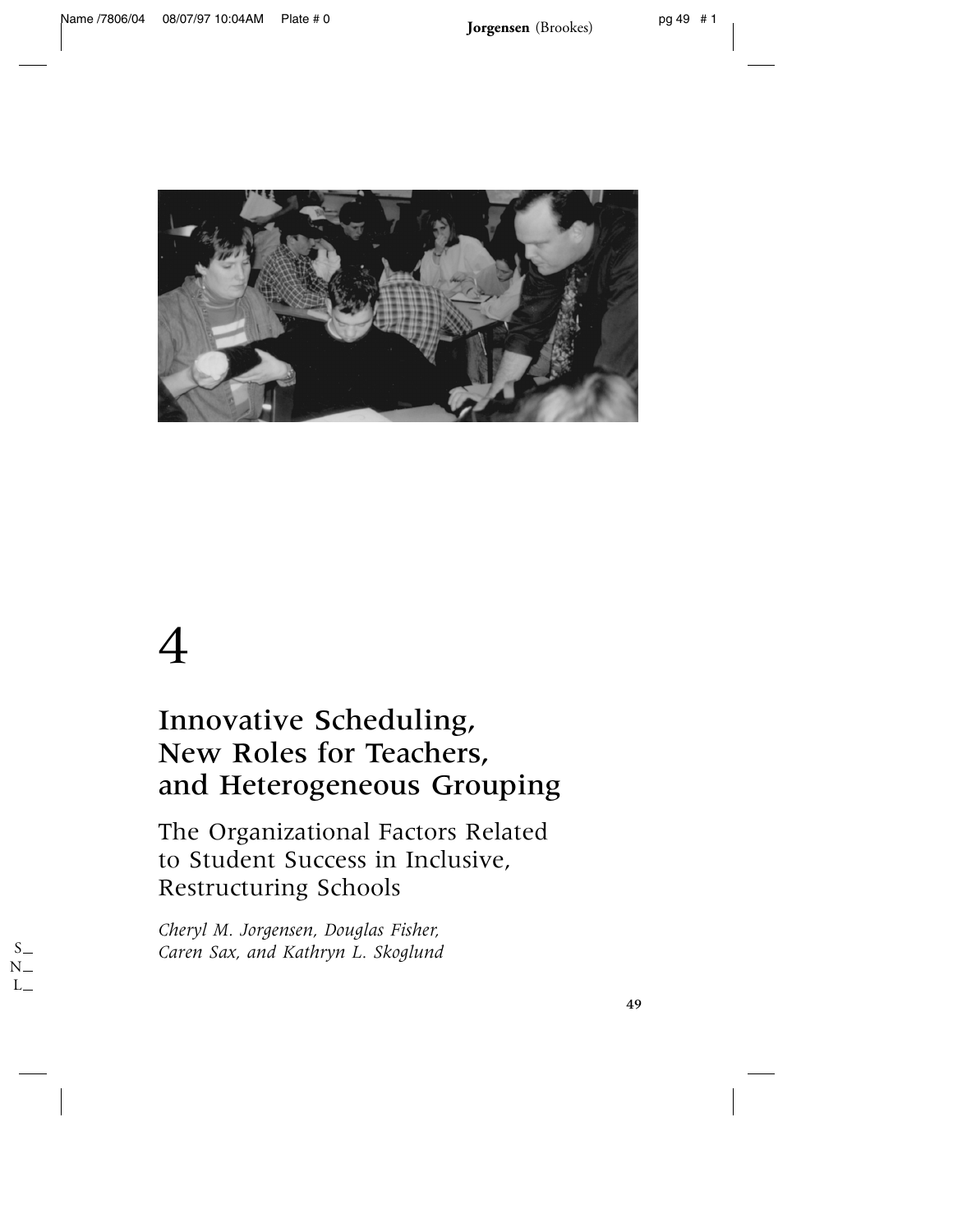Although the philosophy and values discussed in Chapter 3 form a strong foundation for school reform, there are a number of nuts-andbolts practices that must also be changed in order for the vision of reform based on those values to become reality. These practices include the creative use of time through a restructured school schedule, new roles for general and special education teachers that reflect shared responsibility for all students, and the elimination of tracking and ability grouping. Not only does each of these practices affect student success and belonging, but all three are interrelated in their contribution to a positive school climate.

This interrelationship is evident in the following description of Heritage High School, a fictitious but representative school in which the philosophical and organizational separation of general and special education stands in the way of the achievement of equity and excellence. Heritage's schedule, teacher roles, and tracking are critiqued, followed by a discussion of how changes in these practices would promote educational improvement for all students.

#### **A DESCRIPTION OF HERITAGE HIGH SCHOOL**

Heritage High School's school year is 180 days long, and a 6-week summer session is offered for students who fail a class during the academic year. The school day is divided into 7 instructional periods, each about 50 minutes long. Each of Heritage's 1,800 students is enrolled in an academic path. These paths include honors, college prep, general, tech-prep, and special education. Class sizes in the honors and special education tracks are small—between 12 and 15 students. College preparation classes have about 25 students, and some general track classes have 30 students. The schedule is arranged in such a way that a student who wants to enroll in a course or two outside of his or her primary track often has difficulty scheduling it. The grading system ranges from  $F$  to  $A+$ ; most teachers scale or curve their grades. In some honors classes, grades are given a premium weighting when it is time to calculate students' cumulative grade point averages. In an honors class, a B- is actually calculated as a B to acknowledge that a student in an honors class would probably get a higher grade if he or she had not taken on the challenge of honors work.

Behind the student parking lot is an alternative school housed in two modular units. Sixteen students, some from neighboring school

This chapter was supported in part by Grants H023R20018 and H086V40007 from the U.S. Department of Education, Office of Special Education and Rehabilitative Services.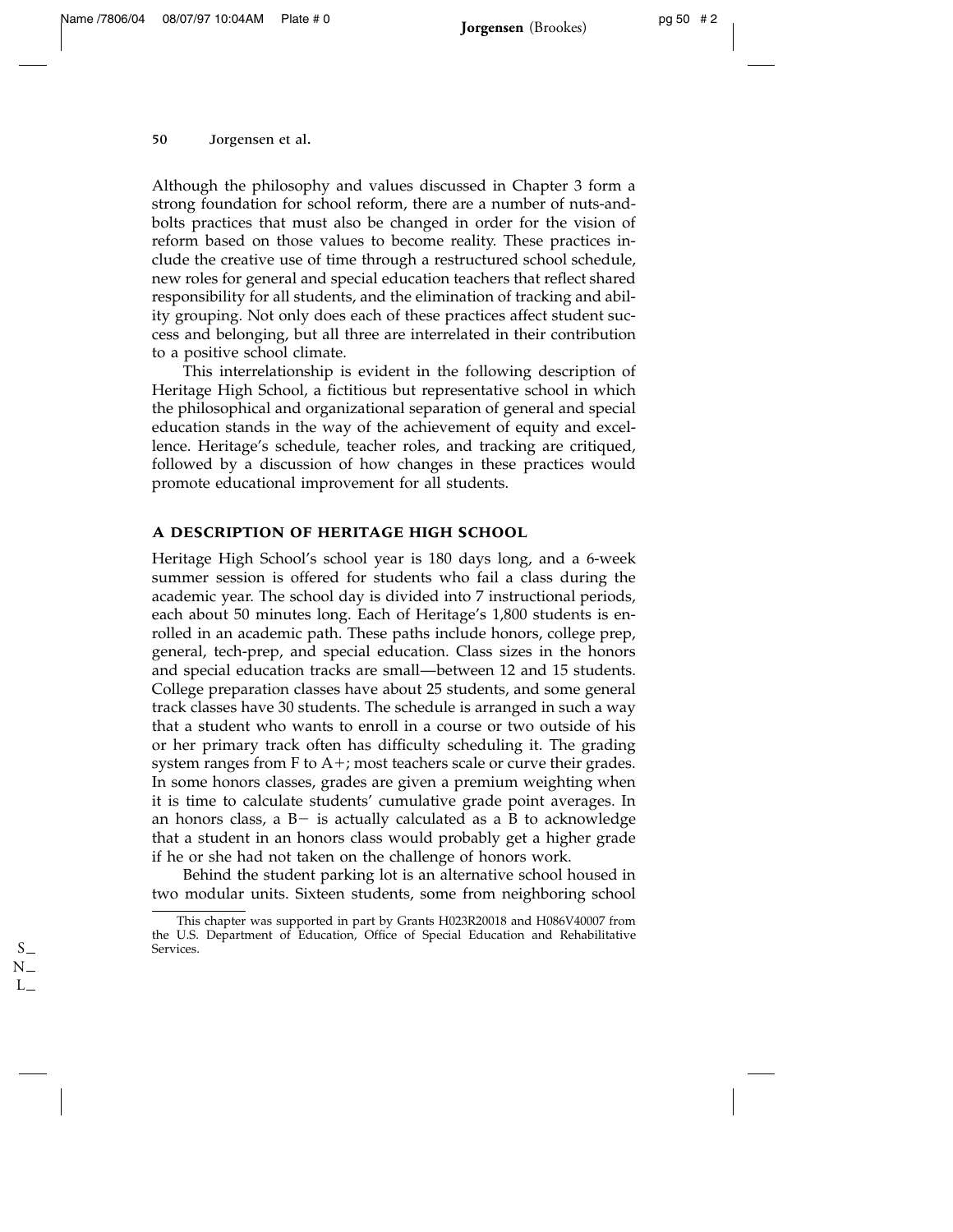**Jorgensen** (Brookes)

S N  $L_{-}$ 

districts, attend this school, which is staffed by two teachers and four teaching assistants.

Most teachers at Heritage High are organized into departments based on the subject area they teach (e.g., English, foreign languages, math, science, social studies, practical arts, fine arts, computer science). Each teacher has a classroom (although foreign language teachers rove), and there are offices for some of the department chairs. Teachers' rooms are located throughout the building. Curriculum planning is done on a departmental basis. None of the national professional organizations' standards (e.g., National Council of Teachers of Mathematics, National Council of Teachers of English) have been adopted; but curriculum committees are using the state curriculum frameworks to realign their curriculum, primarily in response to Heritage students' poor performance on the statewide tenth-grade assessment test.

One of the most exciting developments at Heritage High School is a result of the national school-to-work initiative. A local school-towork council composed of students, teachers, and community members has developed community-based learning experiences for students at Heritage to better prepare them for the world of work after graduation.

Special education teachers at Heritage High have their own departmental office and teachers' lounge. There are four self-contained classrooms: one for students with emotional disabilities, one for students labeled trainably mentally retarded, one for students labeled educably mentally retarded, and one for students with languagelearning disabilities. Students in these classes go outside of their classroom for physical education, music, lunch, and one or two lower-level mainstream classes; but most of their instruction is provided by special education teachers in their self-contained classrooms. There are two resource rooms in the building where English and math classes are taught throughout the day for students who are primarily enrolled in the general education track. In addition, many students come to the resource room for one-to-one tutorial or homework assistance.

Students with disabilities are included in mainstream classes in two different ways. First, some students with mild disabilities attend class unaccompanied because they are ready to handle the curriculum without any particular support or modification. The classroom teacher usually finds out that these students have an individualized education program (IEP) when they get their class roster at the beginning of the year. Teachers receive each student's modification sheet (describing seating preferences, the student's preferred learning style, and testing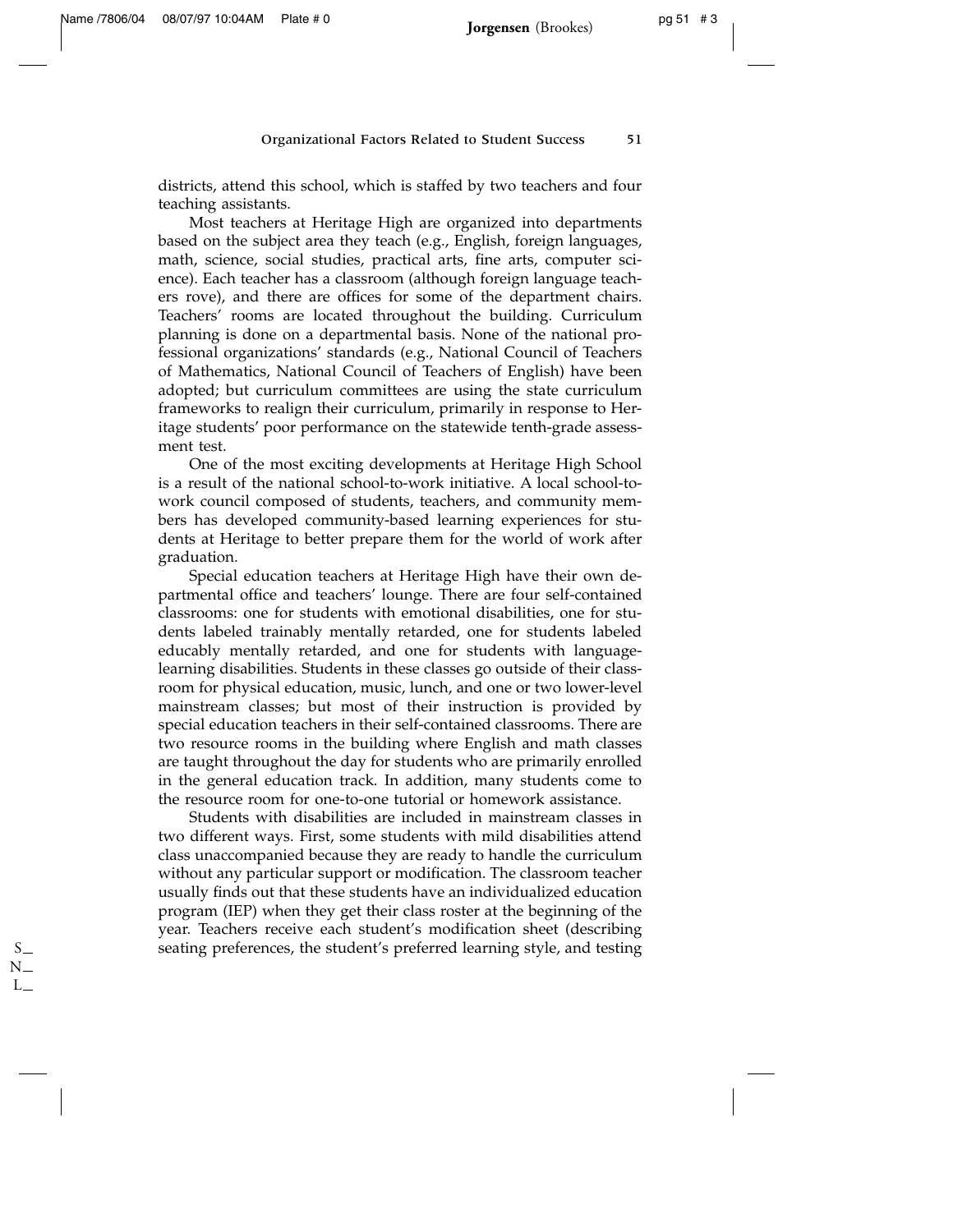accommodations); but if they wish to see the student's IEP, they must sign it out of the special education office. Meetings between the classroom teacher and special education teacher are held on an as-needed basis, and the classroom teacher is responsible for grading the student.

The second manner in which students are included is through support from a teaching assistant. These students (from the trainable or educable classes) usually have more significant disabilities than students with mild disabilities in mainstream classes and may attend classes in music, art, or science. Support is provided by a teaching assistant who is responsible for sitting with the student in the class, adapting tasks on the spot, and working with the student outside of class to complete an occasional homework assignment or project. The special education teacher who coordinates these students' programs meets with the classroom teacher once at the beginning of the year to tell the teacher about the goals of the students' participation and then once per month to see how things are going. At the end of each term, the special education teacher works with the classroom teacher to determine the students' grades. Pass/fail grading is often used; but if a student is assigned a letter grade, it is followed by an asterisk on the report card, signifying that modifications were made to expectations or instruction.

When staff development workshops are held, teachers usually attend sessions that deal with their own subject area—math teachers go to the math workshops, and English teachers go to the English workshops. Special education teachers and staff have their own workshops dealing with issues such as behavior management, writing IEPs, and transition after graduation.

As a result of parent advocacy and technical assistance from outside consultants, three students with severe disabilities are included in general education classes for most of their school day, although determining the academic level in which these students will be enrolled is a constant struggle. Although the smaller class size and teaching style of many honors classes might provide an accommodating learning environment, the norm is for the students to be included in business math, alternative English, and applied life sciences classes, where instruction is teacher directed and workbook based.

#### **Assessing the Quality of Education at Heritage**

If Heritage High School teachers and administrators were to critically examine their student outcomes and educational practices, what might they find? Certainly, they would have much to be proud of. Each year the top 10 graduating seniors are accepted by prestigious universities.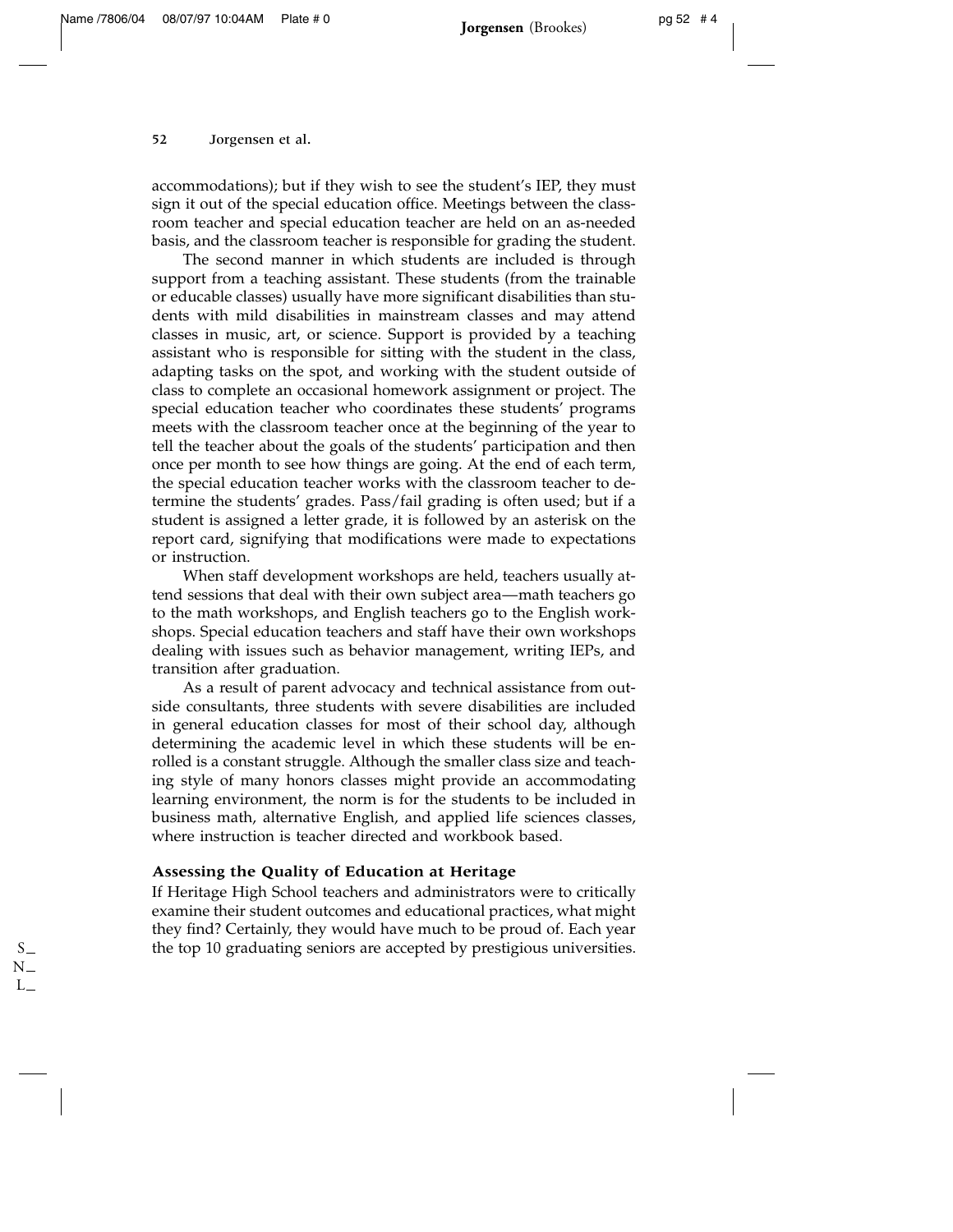**Jorgensen** (Brookes)

The school is, by and large, a safe environment for learning, and students who are enrolled in extracurricular activities are proud of their school. Many students would report that they have teachers who take a personal interest in them and that they like going to school.

However, they might also discover that too few students take on the challenge of honors work or attempt the advanced placement (AP) examinations. In comparison with many other schools in their state, the percentage of students going on to higher education might be low. A follow-up study of students who were enrolled in special education at Heritage might find that most students labeled emotionally disabled are unemployed, the majority of students labeled mentally retarded live in segregated housing, and many students labeled learning disabled who go on to college drop out during their first year.

A close look at the curriculum for Heritage students might show that though there are some teachers who require students to show what they know by exhibition, most teachers evaluate students by using methods that measure rote learning or factual understanding, not evaluation or synthesis. Few interdisciplinary links between subject areas are made explicit for students.

Although the teaching staff are caring and committed to their students, the climate in the school is not characterized by enthusiasm and innovation. Many teachers might report that they would like to try different instructional techniques to increase student motivation and engagement, but they would probably feel constrained by the short class periods as well as by the lack of time for planning.

Undoubtedly, special education teachers would feel particularly disenfranchised. Their classrooms and offices are in a separate wing of the building, they have no opportunity for collaborative planning with their general education colleagues that might result in a more accommodating curriculum for students with disabilities, and they know that many of their students miss out on a positive high school experience because of their isolation within the school.

If Heritage teachers and administrators delved into the educational literature for some guidance about what they might change to improve teaching and learning, they would discover that three of their current practices stand in the way. Like many other high schools, Heritage needs to create a school schedule that provides longer blocks of instructional and collaborative team planning time; they must restructure the roles of general and special education teachers to reflect shared responsibility for all students; and they need to eliminate tracking and ability grouping to facilitate higher expectations and performance of all students within the mainstream of general education. The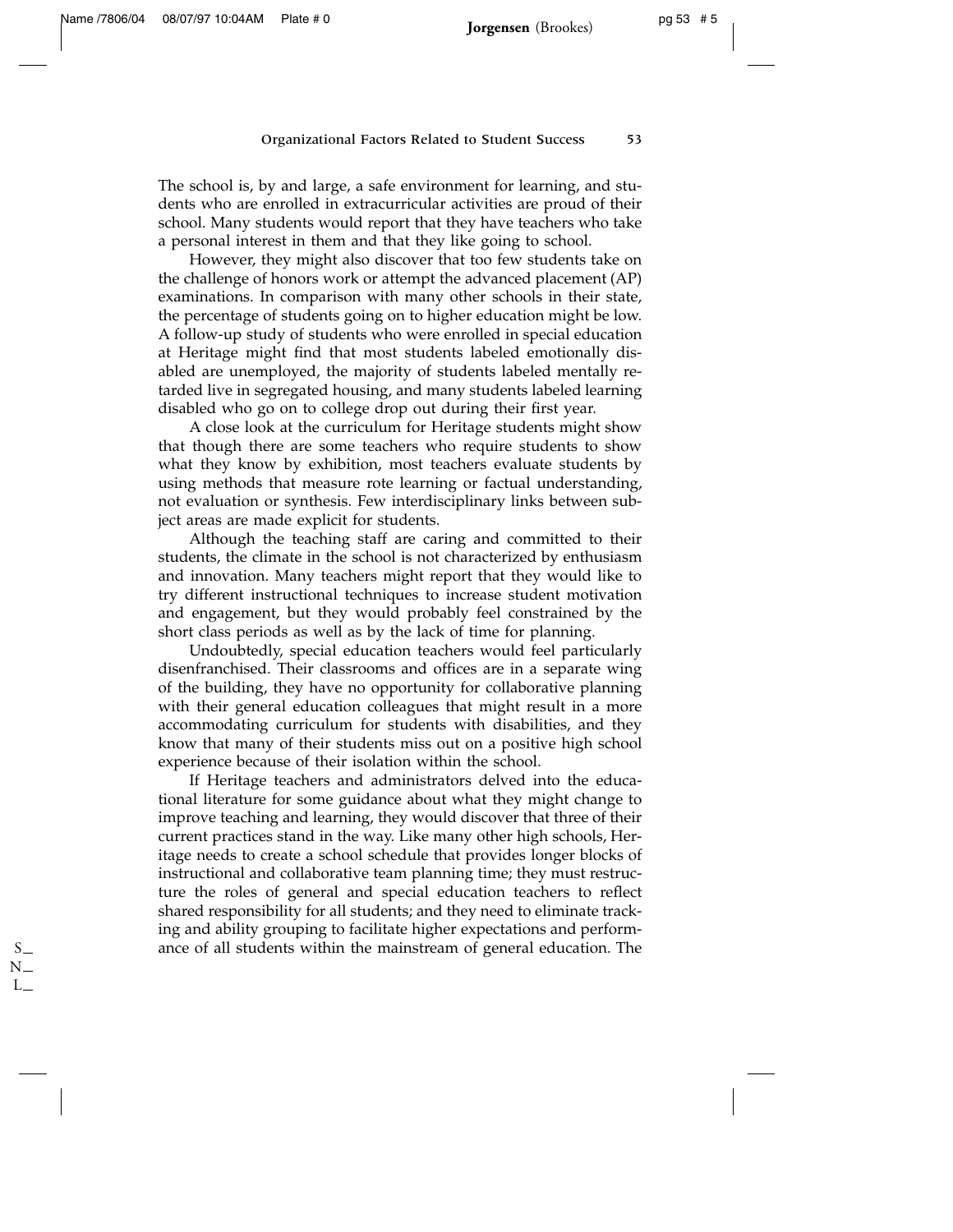rationale for each of these changes is described in the remainder of this chapter and is illustrated by examples from schools engaged in unified school restructuring and inclusive education efforts.

# **CREATIVE USE OF TIME THROUGH IMPLEMENTATION OF INNOVATIVE SCHOOL SCHEDULES IS ESSENTIAL**

The first organizational or structural barrier that impedes school reform efforts relative to equity and excellence is the daily schedule. Although data from one survey showed that 39% of high schools had changed to or were considering some form of block scheduling (Cawelti, 1994), students in most high schools are still ''prisoners of time,'' according to a national study on school restructuring conducted by the National Education Commission on Time and Learning (1994).

#### **Disadvantages of the Traditional High School Schedule**

The traditional high school schedule, typified by Heritage's 7-period day with students going from subject to subject after 50-minute classes, results in fragmented instruction and learning; a lack of common planning time for teachers; and an impersonal, hectic school climate.

Day after day, short class periods are not conducive to teachers' use of instructional methods that result in high levels of student engagement, active learning, interaction, or authentic work. By the time students settle down at their desks and teachers do daily housekeeping tasks such as taking attendance or collecting homework, there are barely 45 minutes remaining. Science teachers often must spread laboratory experiments over several days, resulting in a lack of cohesiveness. Social studies teachers find it difficult to engage students in in-depth dialogue because of the short amount of class time. In an English class, teachers rarely have time for students to read, discuss, and write in one class period, so they resort to lectures. Even those teachers who would like to structure active, authentic learning experiences (e.g., sampling from a nearby pond and conducting experiments to determine pollution levels) are prevented from doing so by the structure of the day. This lack of instructional creativity is caused as much by the inadequacy of the organization (i.e., the school schedule) as by the shortcomings of its members (i.e., teachers) (Bonstingl, 1992).

For students with disabilities, short, fragmented classes are usually ineffective learning environments. Students who need a bit of extra time to locate their homework and focus their attention often miss large chunks of information because of the pace at which most teach-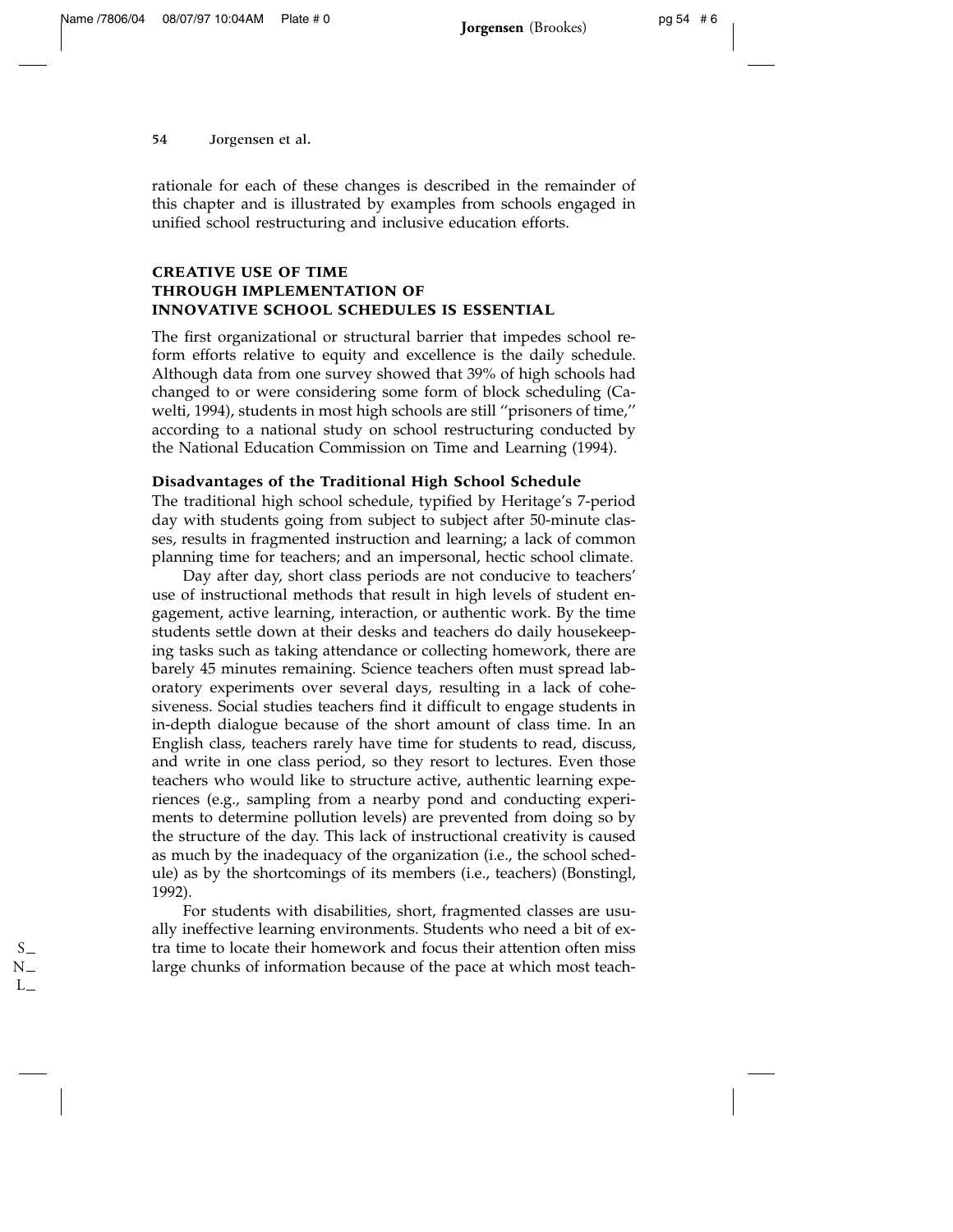**Jorgensen** (Brookes)

ers deliver information in an attempt to get through their material in the short period. Because of short class periods, teachers rarely utilize cooperative learning structures and students with disabilities miss out on valuable opportunities for social and academic interaction.

The typical high school structure also inhibits collaborative curriculum planning and teaching. General education teachers are isolated not only from their general education colleagues but also from special educators. Although most teachers have a period or two of preparation time every day, there is usually no attempt by administrators to schedule teachers' planning periods so that colleagues with whom they would like to collaborate are free at the same time. Even when colleagues *are* able to find a common planning period, 50 minutes is too short a time to fully develop an idea into a workable lesson or unit plan.

The third disadvantage of the traditional high school schedule is its contribution to a negative school climate. Walk through the halls of a large public high school that operates under a traditional schedule. Every 50 minutes, there is chaos in the halls as students rush from room to room with barely enough time to visit their lockers.

# **Block Scheduling Can**

S N  $L_{-}$ 

# **Facilitate School Restructuring and Inclusion**

The implementation of block scheduling is a tool that facilitates improved learning for all students and provides structural support for the inclusion of students with disabilities. It is a powerful albeit underutilized tool in achieving school reform (Canady & Rettig, 1995a).

# **Impact on Student Learning and Teaching Time**

The creative use of time through restructuring of the typical high school schedule can lead to improvement in learning as well as more inclusive practices (Canady & Rettig, 1995b). The most commonly used block-scheduling format—the  $4 \times 4$  plan—illustrates the advantages of most innovative schedules being used in the United States (Edwards, 1993). The school year is still divided into 2 semesters. Students enroll in four academic courses each semester that meet daily for approximately 90 minutes. Because twice as much instructional time is available each day, students complete a whole year's coursework in 1 semester. This block-scheduling plan acknowledges that the time required for learning varies greatly from student to student (Canady & Rettig, 1995b). Under this plan, both acceleration and relearning opportunities are possible for all students, without the stigma of makeup classes or pull-out services. Students who need more time to master course material are able to take the same course again during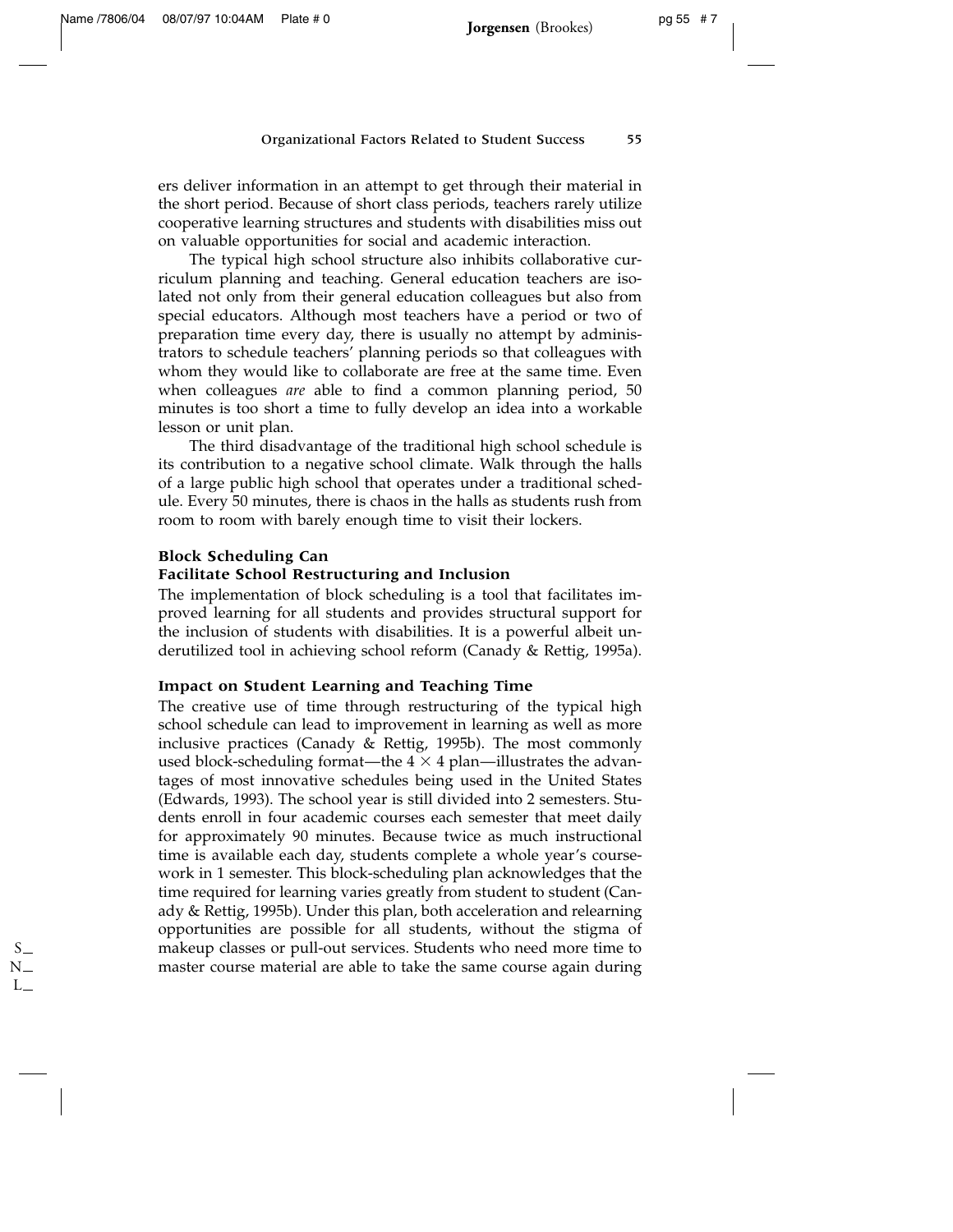the second semester of the year. Instead of dropping out at midterm in a traditional school because they feel that they will never catch up before the end of the year, students know that they have another whole semester in which to demonstrate their proficiency and achieve a passing grade. Students who are able to complete most course requirements in 1 semester then have the opportunity to enroll in advanced high school– or college-level courses during their senior year.

Santana High School's schedule is representative of a school with a mixed block schedule, which is depicted below:

| Block 1 | $7:30 - 8:30$   |
|---------|-----------------|
| Block 2 | 8:36–10:10      |
| Block 3 | $10:30 - 12:04$ |
| Block 4 | $12:45 - 2:19$  |
| Block 5 | $2:25 - 3:25$   |
|         |                 |

Block 1 is a traditional semester-long course that is mainly used for elective classes such as student council, AP exam preparation, music, and yearbook. Blocks 2–4 are 9-week-long classes in which a traditional semester's worth of material is covered. Block 5 is a common planning period for teachers and is used as a tutorial period for students who need to use the library, see their counselor, or make up some work. Thus, the majority of students attend three 94-minute academic classes per day for 9 weeks. As a result, teachers interact with approximately 90 students per week rather than more than 175 (as is typical in a traditional high school) and have time each day to collaborate with colleagues. The impact of block scheduling on students with disabilities is summarized in Table 1.

#### **Block Scheduling Creates Common Planning Time**

A second benefit of a restructured school schedule based on blocks of time is the natural creation of common planning time. Because teachers teach fewer classes per day and the preparation periods that they have are longer, the free periods that they have are longer, too. With half as many classes per day to schedule, it is twice as easy for administrators to align common planning periods for teachers who wish to work together. When special education teachers take part in the design of curriculum, accommodation for students with disabilities can be incorporated into the lesson plan right from the start. (Inclusive lesson design is addressed in Chapter 5.)

At Souhegan High School, common planning time for ninth- and tenth-grade teachers was provided by instituting a teaming structure within a block schedule. For a 3-hour block of time in the morning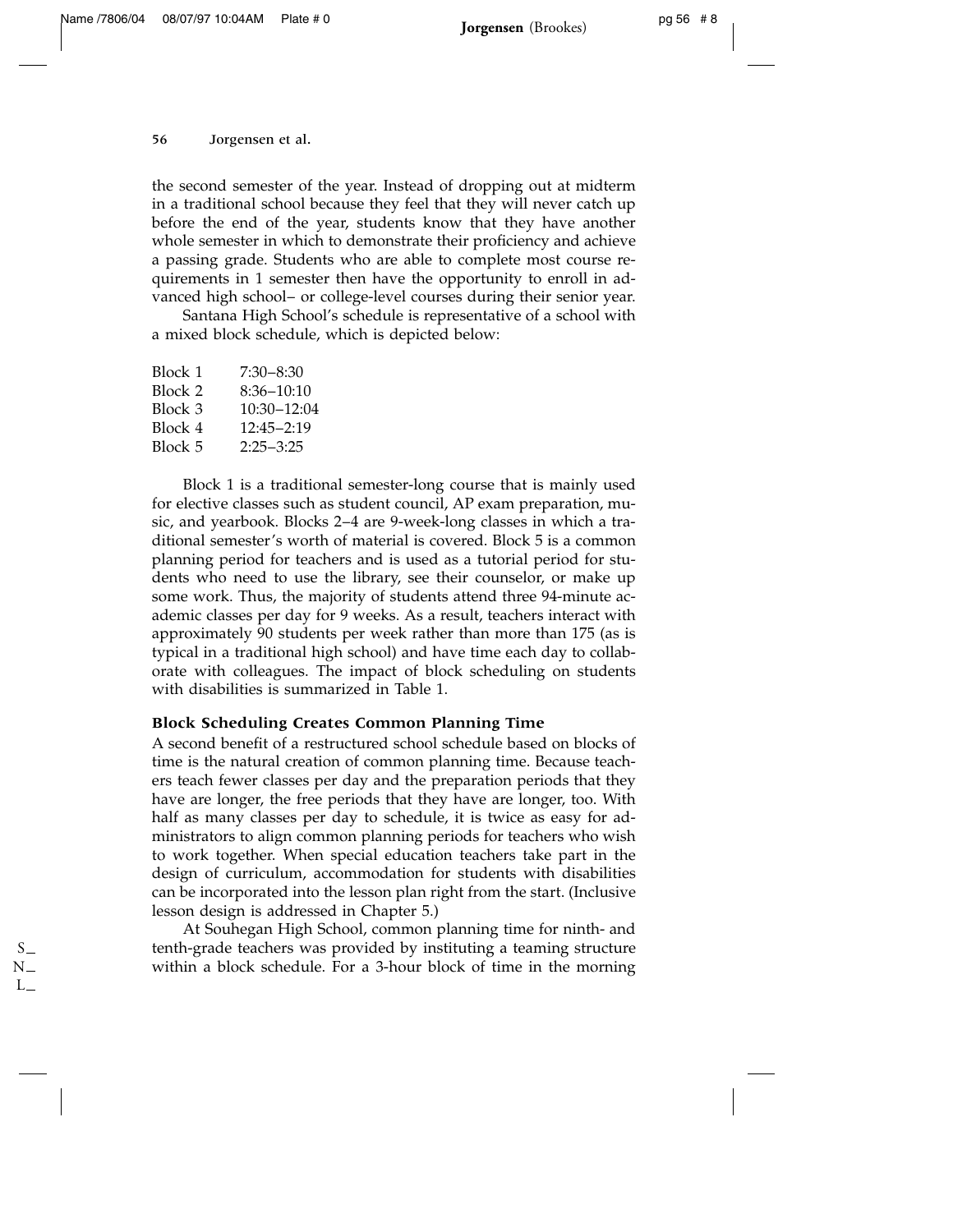$S_{-}$  $N_{-}$  $L_{-}$ 

#### Organizational Factors Related to Student Success 57

Table 1. Characteristics of block schedules and impact on the inclusion of students with disabilities

| Characteristics of block schedules                                                     | Impact on inclusion of<br>students with disabilities                                                                                             |
|----------------------------------------------------------------------------------------|--------------------------------------------------------------------------------------------------------------------------------------------------|
| Each class period is longer.                                                           | There is more time for teachers to give<br>individual attention to students.                                                                     |
|                                                                                        | Teachers use more accommodating<br>teaching strategies.                                                                                          |
| Teachers see fewer students every day.                                                 | Fewer students means more opportunity<br>for teachers to get to know students<br>personally.                                                     |
| Students can complete 1 year's course-<br>work in less time.                           | Students can take a greater variety of<br>courses or accelerate their education.                                                                 |
| Teachers teach fewer classes each day.                                                 | There are fewer classes for special edu-<br>cation teachers to support.                                                                          |
|                                                                                        | Special education teachers need to be-<br>come familiar with fewer content areas<br>each semester.                                               |
| Students take fewer classes per day.                                                   | Students with disabilities can register for<br>a lighter course load.                                                                            |
| Teachers have longer preparation<br>periods.                                           | More opportunities exist for meaningful<br>collaborative planning with special ed-<br>ucation teachers.                                          |
| Students pass classes fewer times each<br>day.                                         | There are fewer occasions for behavior<br>problems to arise.                                                                                     |
| Students and teachers report feeling less<br>rushed and more satisfied with school.    | Teachers feel generally more positive<br>about teaching.                                                                                         |
|                                                                                        | When teachers' basic classroom needs<br>are met, they are more open to risk<br>and innovation.                                                   |
| Students "encounter" less material in<br>each class but master more (O'Neil,<br>1995). | With less material for students to master,<br>it is easier to identify the most impor-<br>tant learning goals for students with<br>disabilities. |

and a  $1\frac{1}{2}$ -hour block of time in the afternoon, a team of four general education teachers, a special education teacher or teaching assistant, and approximately 100 students study English, math, social studies, and science. The use of each block of time is totally within the control of the teaching team. One week, the schedule may be adjusted so that students have a double period of each subject every other day. When interdisciplinary units are being taught, teachers can suspend the typical class schedule altogether and work with small groups of students throughout their wing of the building. If the math teacher needs extra time to introduce a new concept, then the science teacher might give up a period or two.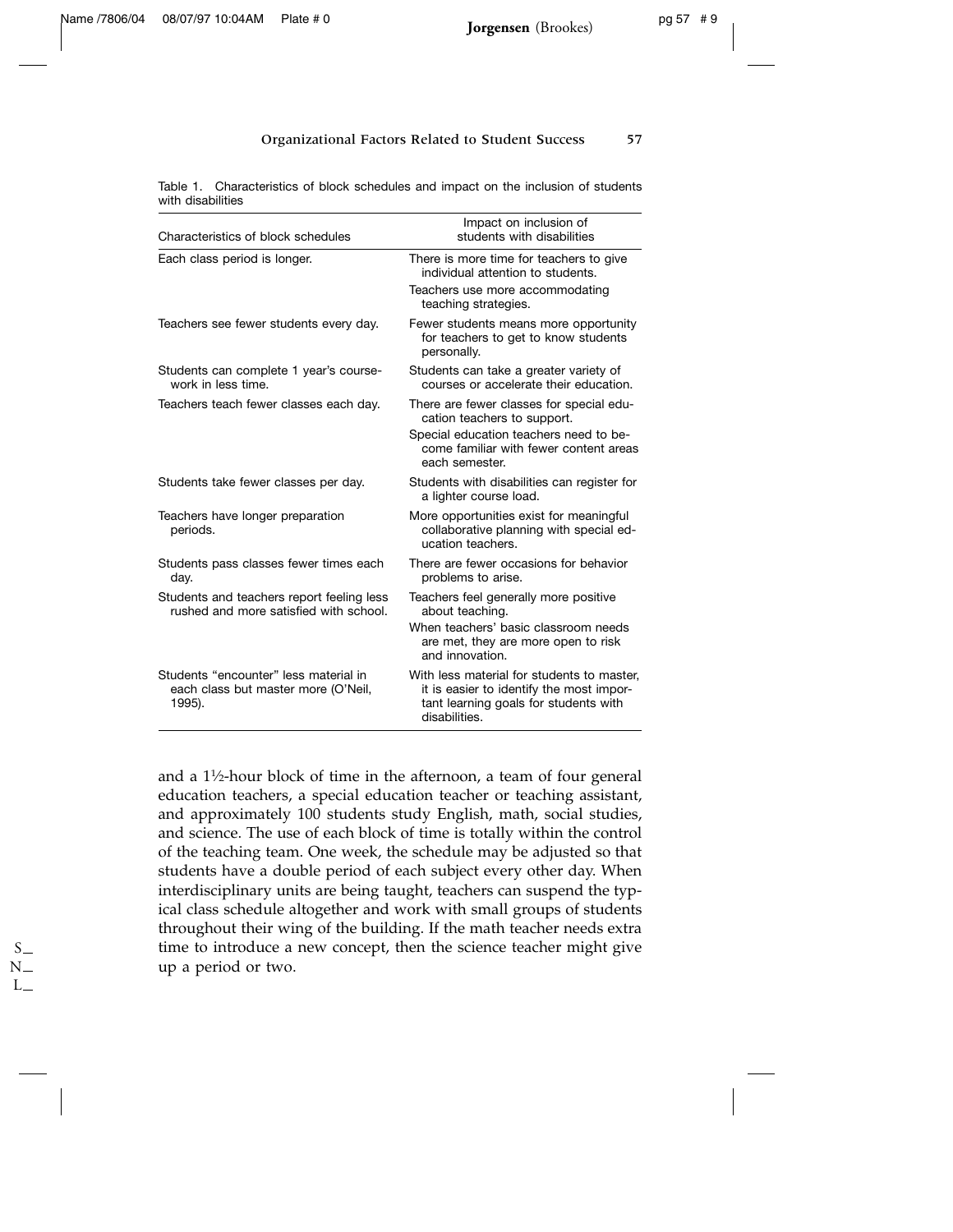When students are off-team in their elective, arts, and modern language classes, the core academic teachers have daily common planning time. They are joined by the special education teacher who is a member of their team and, on 1 day each week, a guidance counselor. These common planning times also provide an opportunity for parents to meet with many of their children's teachers at one time. The typical ninth- or tenth-grade schedule at Souhegan is depicted next:

| $7:30-10:00$    | Academic Block                                       |
|-----------------|------------------------------------------------------|
| $10:00 - 11:30$ | Electives, Arts, Languages (core teachers have plan- |
|                 | ning time)                                           |
| $11:30 - 12:00$ | Lunch                                                |
| $12:00 - 12:30$ | Advisory                                             |
| $12:30 - 2:10$  | Academic Block                                       |
|                 |                                                      |

Even in schools that have not changed to a block schedule, common planning time can be found if it is a priority for staff and administration. The vignette that follows illustrates how time for planning can be provided for teachers within a school that utilizes a traditional schedule.

### **An Example of Common Planning Time within a Traditional Schedule**

S  $N_{-}$  $L_{-}$  Even in districts that have not yet moved to a totally restructured school day, it is possible to create time for instructional planning to facilitate inclusion if the school community is ready for it. This was the situation in a school district in New Mexico. Of the 1,800 students in this rural district, approximately 69% were Latino, 15% were Native American, and 15% were Caucasian; the remaining 1% were African American or Asian American. The students with disabilities, who composed 17% of the total school population, had IEPs that addressed their needs within the context of general education classes. All of the teachers had received training, technical assistance, and support with regard to curricular adaptations, collaboration, and multilevel instruction (Collicott, 1991). Family members were involved in program development and had regular interaction with district administrators. School site-based decision-making teams had written action plans to revise their curriculum and instruction to include thematic and authentic units, cooperative groups, block scheduling, and essential questions. In addition, a number of community connections had been established with the local college,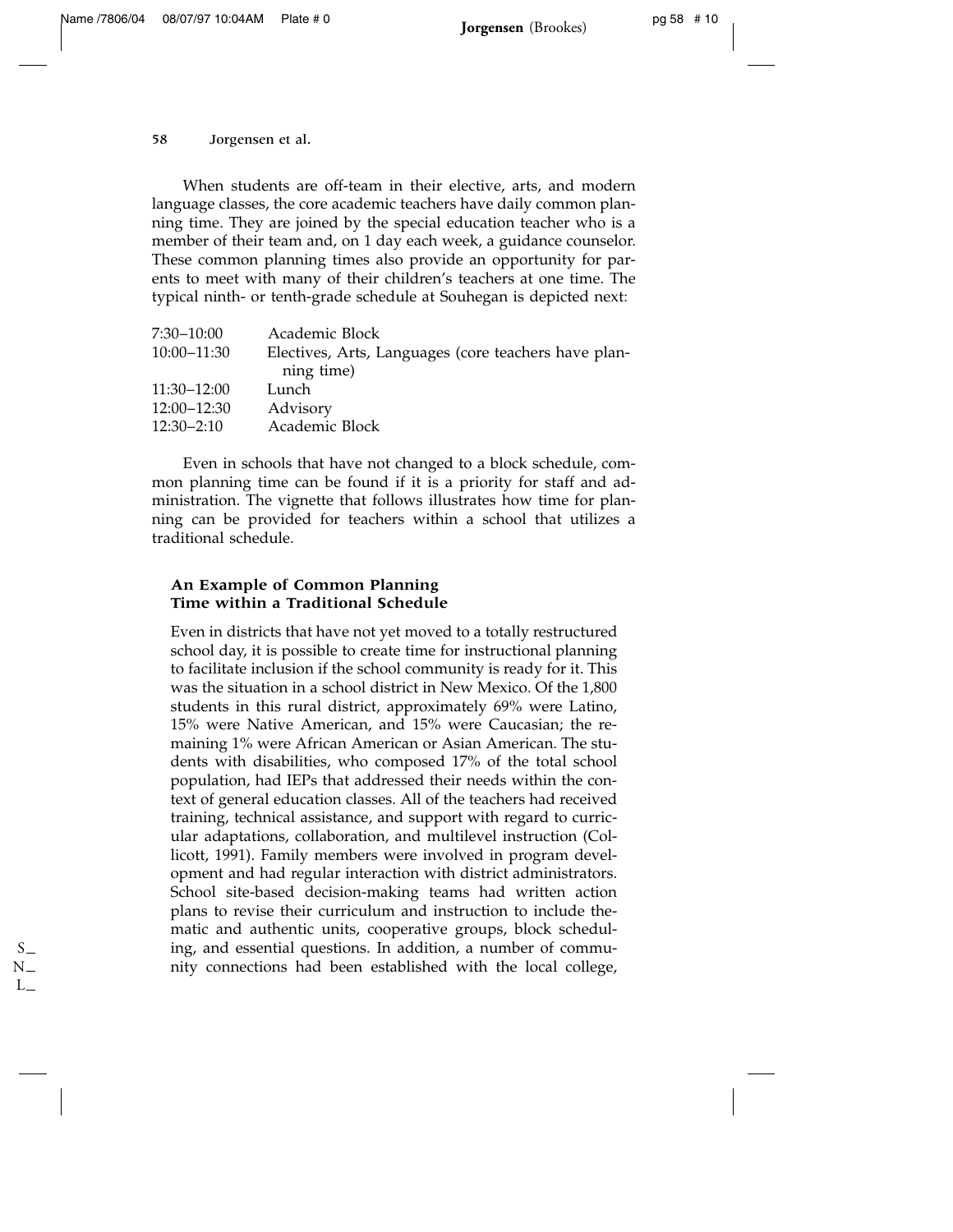**Jorgensen** (Brookes)

businesses, health services, a tribal council, and social services agencies.

Based on the research literature, it seemed that the schools in this district were implementing the components necessary for creating inclusive, restructuring schools. However, as one teacher sighed, ''Every kid is included, the curriculum is becoming more integrated, and the teachers are more empowered than ever, but our next staff development day isn't for 6 weeks. When do we develop plans to teach?'' Obviously, one component that had not been adequately addressed was time for curriculum planning and reflection on practice.

In an effort to create more team planning time, teachers from several schools brainstormed solutions that would not sacrifice total instructional time. The need for consistent planning time within the school day was clear, and it appeared that the idea had districtwide support. The superintendent's only stipulation was that consistency be maintained across schools within the district; that is, a situation could not be allowed to develop in which one school dismissed early on Tuesday and another dismissed early on Wednesday. After many hours of focus groups and asking community members their preferences, it was determined that a late start every other Thursday was a solution that the entire community could accept. This schedule change would not interfere with sports or other after-school events; it would not result in large numbers of teenagers unsupervised on the streets at noon; and parents with younger children in the school system could plan their schedules for their children across grades. In addition, by giving up half of the staff development days allocated under the old system, the total amount of instructional time was not reduced.

Teachers were able to plan integrated lessons with a range of students in mind. As a result, they had fewer curriculum adaptations to make after lessons had been created. In fact, as teachers met and discussed instructional units, it was common to hear them think through the lesson aloud, taking on different student perspectives.

#### **Block Scheduling Creates a More Positive School Climate**

The third effect of restructuring the school day is its positive impact on the school climate. At Heritage High School, students and teachers rush from class to class; each teacher instructs more than 120 students per day; and there is little opportunity for teachers to get to know students individually. When teachers have fewer students to teach,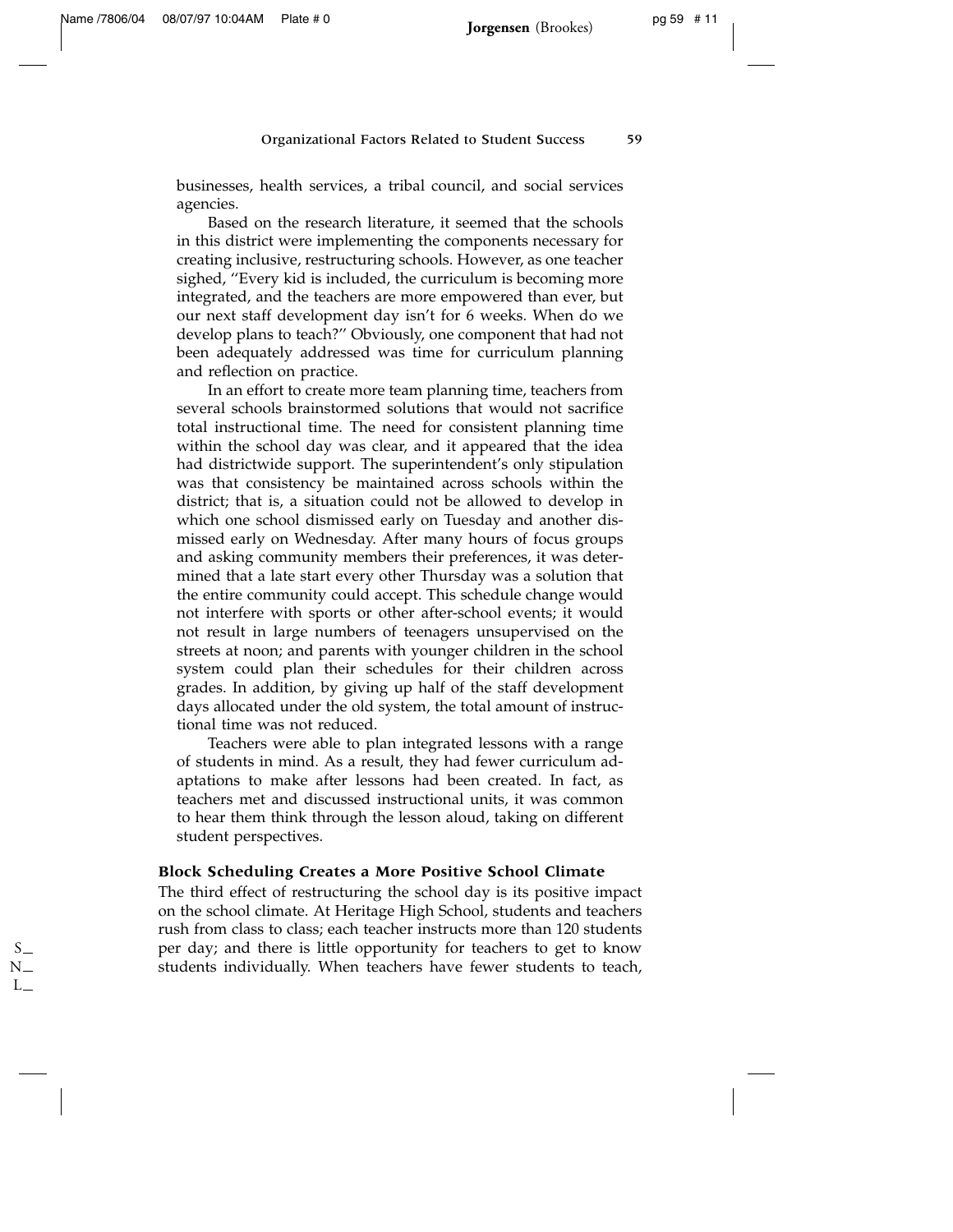S  $N_{-}$  $L_{-}$  60 Jorgensen et al.

they are able to get to know each student more individually—a key to providing a supportive education to all students, including those with disabilities. When Santana High School converted to a block schedule, it experienced a dramatic reduction in disciplinary referrals during a year in which other schools within the same district saw increases (see Table 2).

# **GENERAL AND SPECIAL EDUCATION TEACHERS WITH NEW JOB DESCRIPTIONS THAT REFLECT SHARED RESPONSIBILITY FOR ALL STUDENTS MUST COLLABORATE TO DESIGN CURRICULUM, TEACH, AND EVALUATE STUDENTS**

In traditional schools, general education and special education exist as two separate systems (Lipsky & Gartner, 1989). Curriculum and materials used in special education often do not parallel classroom materials, and the connection is weak between what occurs in the special education classroom and the general education classroom. Communication with parents is infrequent, and generally there is no collaboration between general education and special education teachers. Students leave the general education classroom or are permanently placed outside it to receive specialized instruction that is delivered in a manner different from typical classroom teaching. Responsibility for assessment of student progress is not clear, so parents sometimes receive a report card and a progress report that sometimes seem unrelated. The role of the special education service coordinator, though necessary to some extent, tends to absolve other faculty mem-

|                      |           | Number of referrals |  |  |
|----------------------|-----------|---------------------|--|--|
| School               | 1993-1994 | 1994-1995           |  |  |
| Grossmont            | 7.584     | 7,627               |  |  |
| Helix                | 5,058     | 4.899               |  |  |
| El Cajon Valley      | 6.994     | 9,293               |  |  |
| <b>Mount Miquel</b>  | 8.423     | 9.059               |  |  |
| El Capitan           | 8.286     | 9.830               |  |  |
| <b>Granite Hills</b> | 5,745     | 6,258               |  |  |
| Monte Vista          | 9,875     | 10,612              |  |  |
| Santana              | 5,614     | 2,365               |  |  |
| Valhalla             | 4.338     | 5,253               |  |  |
| <b>West Hills</b>    | 3.624     | 4,436               |  |  |

Table 2. Comparison of disciplinary referrals under block scheduling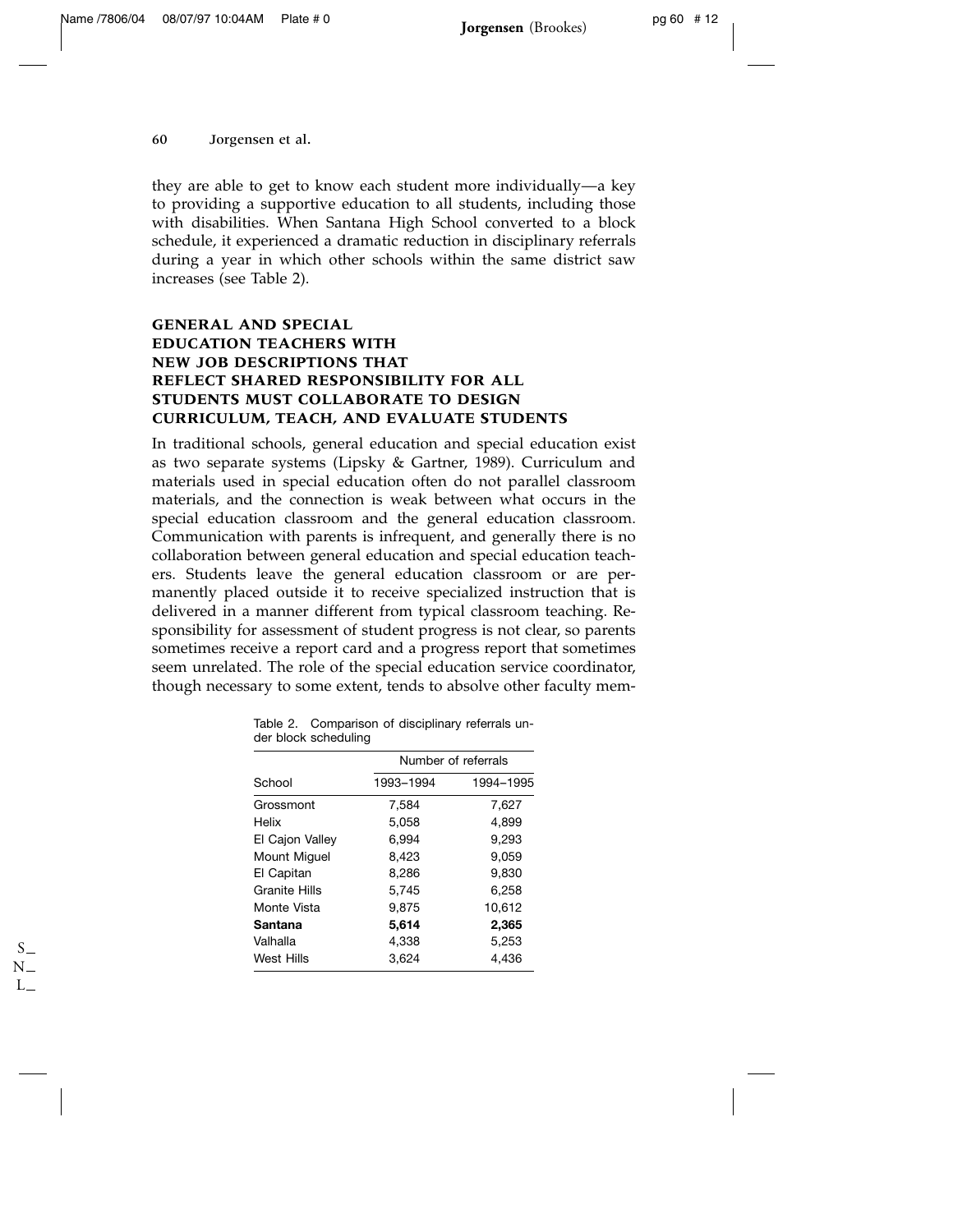**Jorgensen** (Brookes)

S N  $L_{-}$  bers of their responsibilities for students who receive special education services. Communication between special and general education teachers occurs on the fly—during lunch, in the hallways, and before or after school.

According to Sarason (1982), schools tend to mirror the teacher preparation programs from which their teachers graduated. Thus, ''is it any wonder that general and special education evolved as separate systems?'' (Villa, Thousand, & Chappie, 1996, p. 43). Although there are some examples of college programs that communicate to teachers the expectation that they will educate all of the children in their classes, most are still organized according to categorical labels such as *learning disabilities, emotional and behavioral disabilities, severe disabilities, gifted and talented,* and *general education.*

As schools begin to include students with disabilities within the mainstream and at the same time change many of the traditional practices and structures within that general education environment, a closing of the great divide between special and general education is necessary (Stainback & Stainback, 1984), particularly with respect to teachers' roles. Teachers' roles and responsibilities should be based on a vision of inclusive education as a seamless system in which information is shared among special and general education teachers and parents, curriculum and materials are common, and all students receive the educational instruction and support they need in the same classroom. This new model will not only enhance education for students with disabilities but also benefit all students.

Until teacher education programs restructure their programs to reflect the demands on teachers in today's classrooms, local schools must take the lead in designing this new paradigm. A conversation about new roles for all teachers has been occurring at Souhegan High School since 1992. During the 1993–1994 school year, all faculty were surveyed regarding the roles and responsibilities of both general and special education teachers. After tabulating the results of the survey and talking with all faculty groups, it was clear that the majority of faculty saw a great deal of overlap in the two roles. Based on the survey results and taking Souhegan's mission statement into consideration, new job descriptions for special and general educators were written. Within the school's *Career Ladder* manual, which describes the roles and responsibilities of teachers, the use of teaching strategies for heterogeneous groups of students and collaboration with special education teachers were emphasized. A new special education job description for a learning specialist was also written (see Figure 1). The learning specialist job description reflects the collaborative nature of assessment, curriculum design, instruction, and communication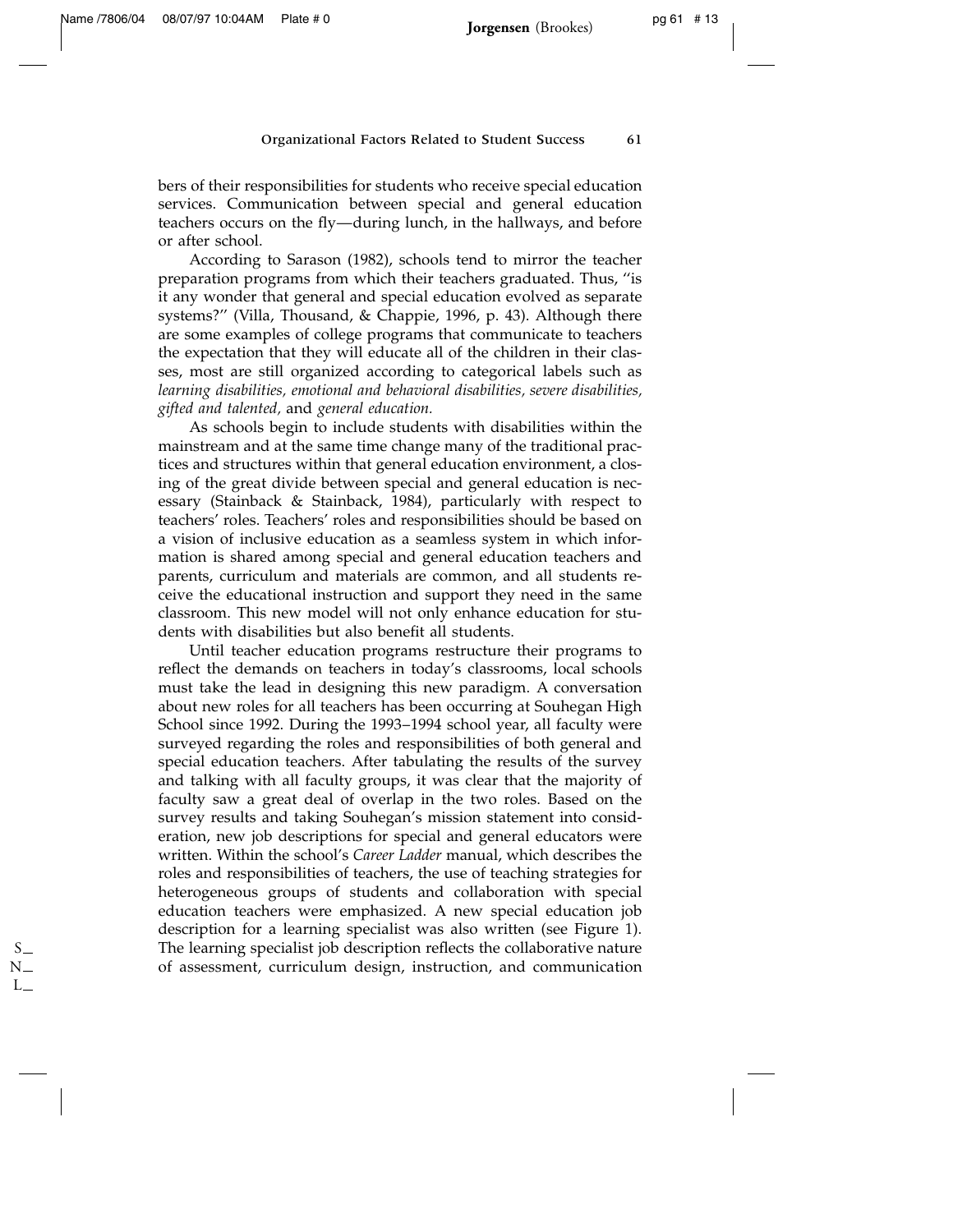|  |  | Job responsibilities relating to instruction |  |  |
|--|--|----------------------------------------------|--|--|
|--|--|----------------------------------------------|--|--|

- 1. Instruction is available to any student for whom the teaching team desires assistance.
- 2. Identify and/or gather appropriate instructional materials.
- 3. Assist in adapting materials and instruction.
- 4. Provide small-group or individual instruction in or out of the classroom.
- 5. Teach the whole class.
- 6. Keep informed on and assist in utilizing strategies that promote inclusion.
- 7. Supervise special education teaching assistants in the classroom.
- 8. Monitor students' academic work.
- 9. Develop and assist in implementation of behavior management plans.
- II. Job responsibilities relating to assessment and evaluation
	- 1. Grade students' performance.
	- 2. Administer and interpret educational tests as necessary.
	- 3. Assist in developing appropriate exhibitions and demonstrations.
	- 4. Direct special education referrals through proper channels.
	- 5. Facilitate the prereferral process.
- III. Job responsibilities relating to communication
	- 1. Attend team planning meetings.
	- 2. Communicate regularly with the parents of students for whom the learning specialist is case manager.
	- 3. Attend and facilitate update and problem-solving meetings. Keep all teachers informed of student needs and status. This includes elective and foreign language teachers, guidance counselors, and advisors.
	- 4. Provide support for additional personnel involved in meeting students' needs as specified in IEPs.
	- 5. Facilitate use of specialists from outside agencies.
- IV. Job responsibilities relating to record keeping
	- 1. Develop and write IEPs with input from teaching teams.
	- 2. Keep necessary records: Annual Statement of Program, referrals, minutes of meetings, telephone logs.

Figure 1. Job description of Souhegan High School learning specialist.

S  $N_{-}$ L.

among general and special educators and parents. The implications are far reaching for what effective Souhegan special educators must know and be able to do. They must have an in-depth knowledge of curriculum because they will be expected to work with general education teachers as the curriculum is being developed. They must know how to assess what students know relative to that curriculum and how to provide materials and instructional support to help students reach the rigorous standards to which all students at Souhegan are held. Special education teachers must be able to work with individual students and small groups and be able to manage large-group instruc-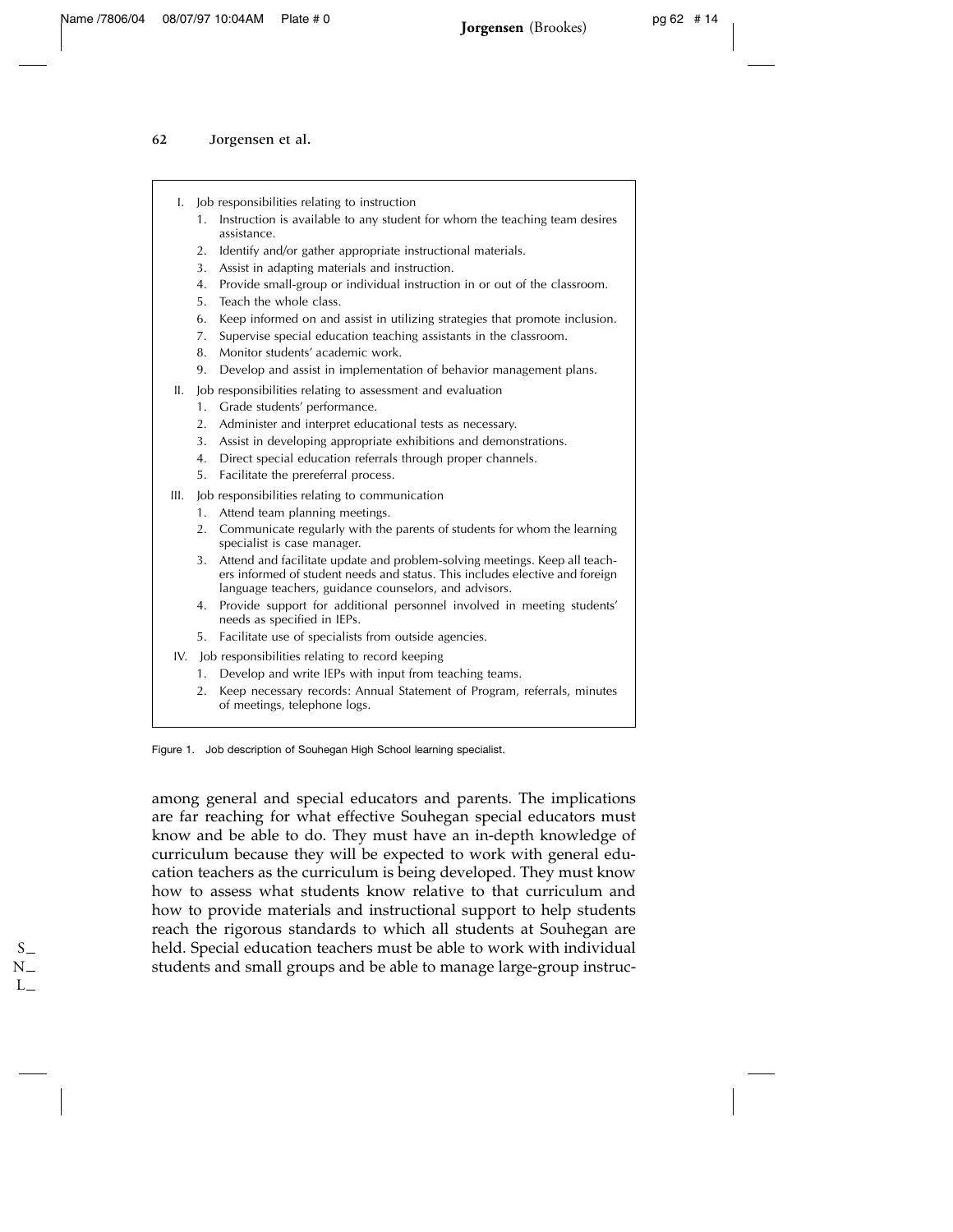tion. To ensure collaboration with their general education colleagues in all of these functions, special educators must have strong interpersonal skills.

Although the job description of the learning specialist relates primarily to curriculum and teaching, the learning specialist must also be willing and able to participate with his or her colleagues in broader school conversations and committees that deal with academic standards, curriculum design, disciplinary policy, school climate, and continuous quality improvement. There are a few tasks that remain the primary responsibility of the special educator, such as knowledge of special education regulations and procedures and associated record keeping.

# **TRACKING HAS BEEN ELIMINATED, AND MOST CLASSES ARE HETEROGENEOUSLY GROUPED**

The third and perhaps most emotionally charged innovation that can be proposed by a school is the elimination of tracking and other abilitygrouping practices. When tracking is challenged, objections are raised not only from teachers concerned about heterogeneous grouping but also from the parents of students who are in the higher academic tracks (George, 1988). Their concerns echo a number of common though inaccurate beliefs about ability grouping, including the following:

- Ability grouping promotes achievement within all tracks because students can learn at their own rates with students who are similar to them.
- Teachers can tailor instruction better when their students are homogeneous with respect to ability, learning style, and rate of learning.
- Less capable students will get lost and their self-esteem will suffer if they are in heterogeneous classes.
- More able students will be held back by being in heterogeneous classes.
- It is easier for teachers to teach homogeneous classes.

S  $N_{-}$  $\mathbf{L}$ 

- It is easy to determine in which track or group a student ought to be.
- If tracking and ability grouping are eliminated, then the curriculum as a whole will be watered down because teachers will lower their expectations (i.e., curriculum standards) and slow the pace of instruction to reach the most challenged learners in the classroom.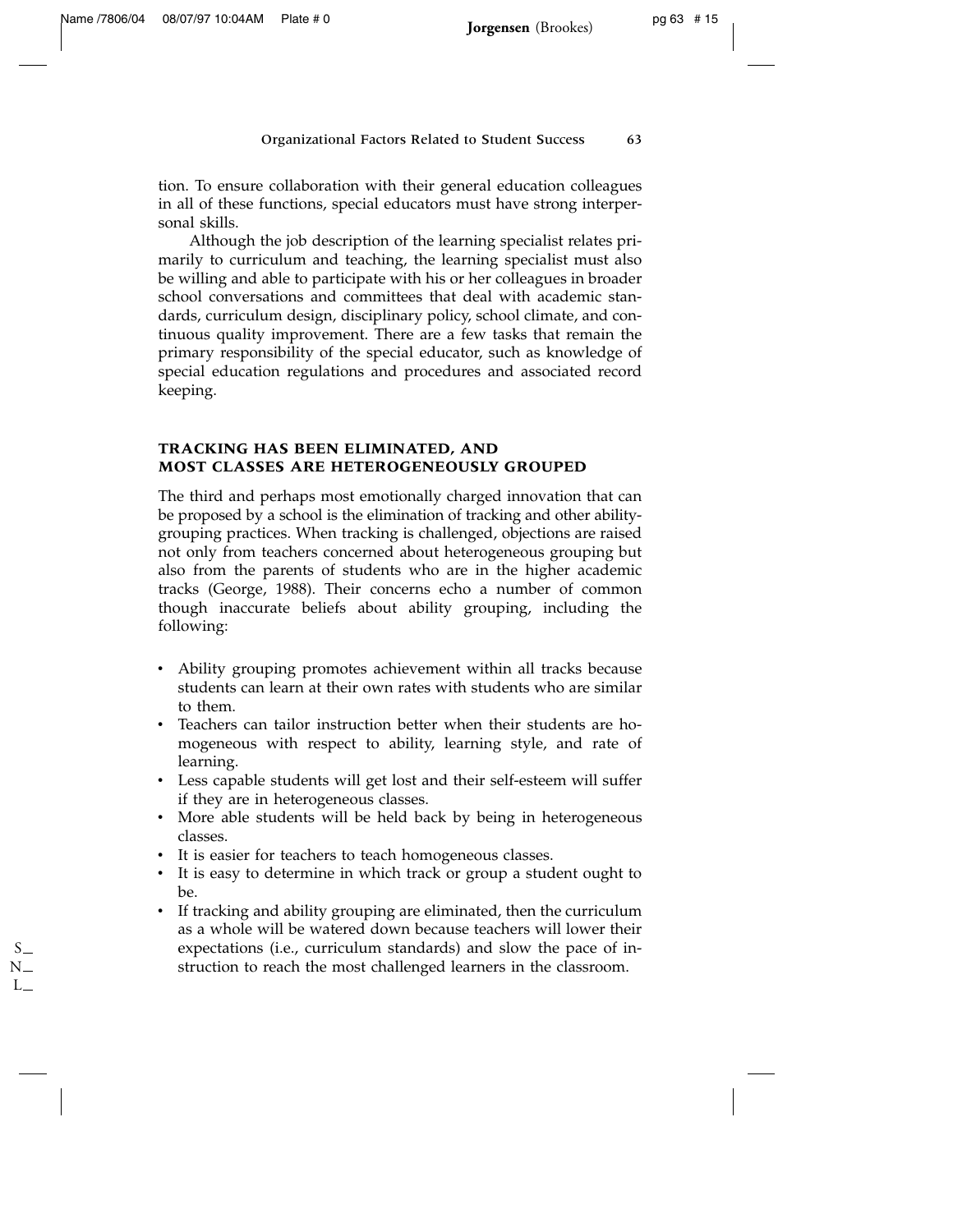S  $N_{-}$  $L_{-}$  64 Jorgensen et al.

For students with disabilities, ability grouping and tracking have deleterious consequences. First, tracking within the general education mainstream legitimizes the existence of separate special education classes. In other words, if it is defensible to group students *without* disabilities by some perceived measure of potential or performance, then it is easy to argue that students *with* disabilities are also served well by being grouped with other students with disabilities. Second, when students with disabilities are mainstreamed or included in general education classes within a tracked school environment, teachers tend to place them in the lowest-track classes. They reason that putting students with disabilities in the mainstream will be difficult, so they ought to be placed in a class where they will face the least academic challenge. Even if the teaching style or the content of an upper-level class seems to be a better fit for a particular student with disabilities, placing him or her in a relatively higher track goes against the whole logic and organization of the tracking system. Thus, students with disabilities—who would benefit from the best teachers, the most interesting curriculum, and a more organized and focused classroom environment—are often mainstreamed into the roughest lower-track classes. Third, teachers of lower-level classes are understandably resistant to inclusion because they view students with disabilities as the ''straw that breaks the camel's back''—that is, as very needy learners within a class of students who already pose learning and behavioral challenges.

Despite the emotional and political nature of the arguments surrounding tracking, there is a large body of research that is clear about the impact of tracking on student learning. Findings of this body of research, summarized in Table 3, indicate that tracking and ability grouping do not result in consistently higher academic achievement for most students, frequently lead to stigmatization of students in lower tracks, and have a negative impact on measures of student affect such as self-esteem and future aspirations. As long as schools track students without disabilities, inclusion for students with disabilities will be viewed as a challenge to the very foundations of educational philosophy and practice. Administrators will ask themselves, ''If we include students with disabilities in higher-track classes, then how will I justify ability grouping to the parents of students in the lower tracks?'' Teachers will ask, ''If our school tracks the general education students, then how can it make sense to mainstream students whose abilities are so much lower than those of the typical students?'' Teachers of lower-track classes will argue that their classes are already overloaded with students who have difficulty learning, so it would not be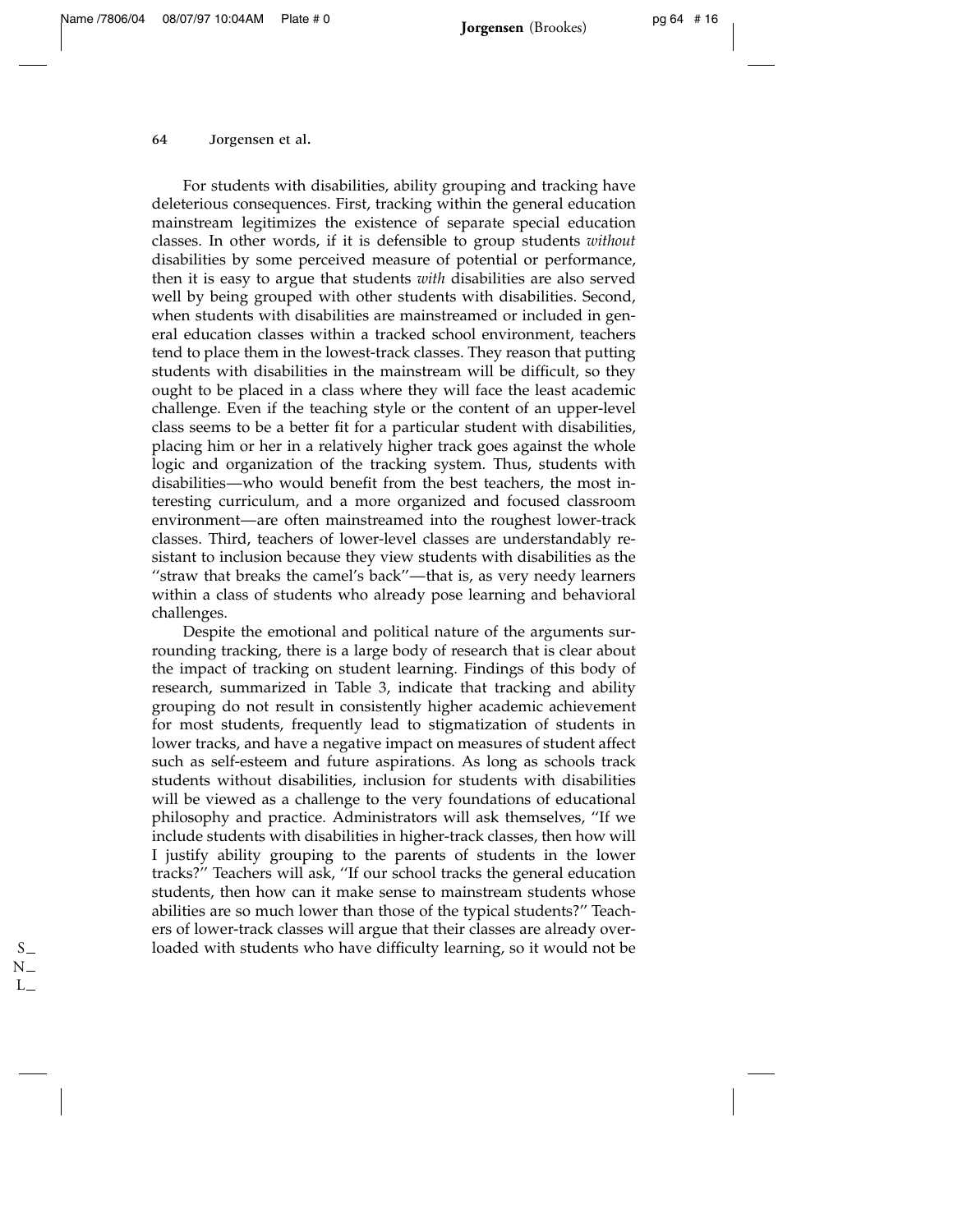S  $N_{-}$  $L_{-}$ 

#### Organizational Factors Related to Student Success 65

Table 3. Summary of research on tracking and ability grouping

| Research finding                                                                                                                                                                                                                                                                                                                                       | Source                                                                                                                                 |
|--------------------------------------------------------------------------------------------------------------------------------------------------------------------------------------------------------------------------------------------------------------------------------------------------------------------------------------------------------|----------------------------------------------------------------------------------------------------------------------------------------|
| There is little evidence that ability grouping or<br>tracking improves academic achievement, while<br>there is overwhelming evidence that it retards<br>the academic progress of students in low- and<br>middle-ability groupings. A few studies have<br>found that tracking the highest-achieving stu-<br>dents increases their academic performance. | Cotton and Savard (1981)<br>Featherstone (1987)<br>Kulik and Kulik (1982)<br>Oakes (1985)<br>Rowan and Miracle (1983)<br>Slavin (1987) |
| Expectations of students are higher and instruc-<br>tional practices more effective in higher-track<br>classes.                                                                                                                                                                                                                                        | Good and Brophy (1987)<br>Oakes (1985)<br>Rist (1970)                                                                                  |
| Ability grouping and tracking widens the achieve-<br>ment and knowledge gap between students.                                                                                                                                                                                                                                                          | Rist (1970)<br>Weisendanger and Birlen (1981)                                                                                          |
| Ability grouping reduces expectations for stu-<br>dents' future educational aspirations beyond<br>high school.                                                                                                                                                                                                                                         | Rosenbaum (1976)<br>Schaefer and Olexa (1971)                                                                                          |
| Low-ability grouped students, including those in<br>special education classes, have lower self-<br>esteem and expectations as well as the social<br>stigma of being less smart.                                                                                                                                                                        | George (1988)<br>Vanfossen, Jones, and Spade<br>(1987)                                                                                 |
| Ability grouping and tracking have negative effects<br>on student relationships.                                                                                                                                                                                                                                                                       | Sorenson and Hallinan (1986)                                                                                                           |

fair to any of the students to mainstream students with disabilities; they would not get the attention they need, and their presence would detract from the needs of the other students in the class. We have even heard it argued that, if students with disabilities are included in lowertrack classes, other students will be self-conscious in confronting ''students who are in even worse shape than they are. They'll think that their class is just for students with disabilities, and they won't want to be identified that way.''

Elimination of tracking requires a commitment to involving all stakeholders in the detracking process, the provision of time and support for teachers who are responsible for designing new course sequences, and a commitment to staff development to assist teachers with curriculum design and instruction that is effective for heterogeneous groups of students. Because it represents a change that has the potential to have a profound impact on the inclusion of students with disabilities, special educators must be involved in detracking discussions from the beginning. They have not only a vested interest in the success of the effort but also valuable skills and knowledge about learning styles, adaptive curriculum, and effective instruction for diverse learners.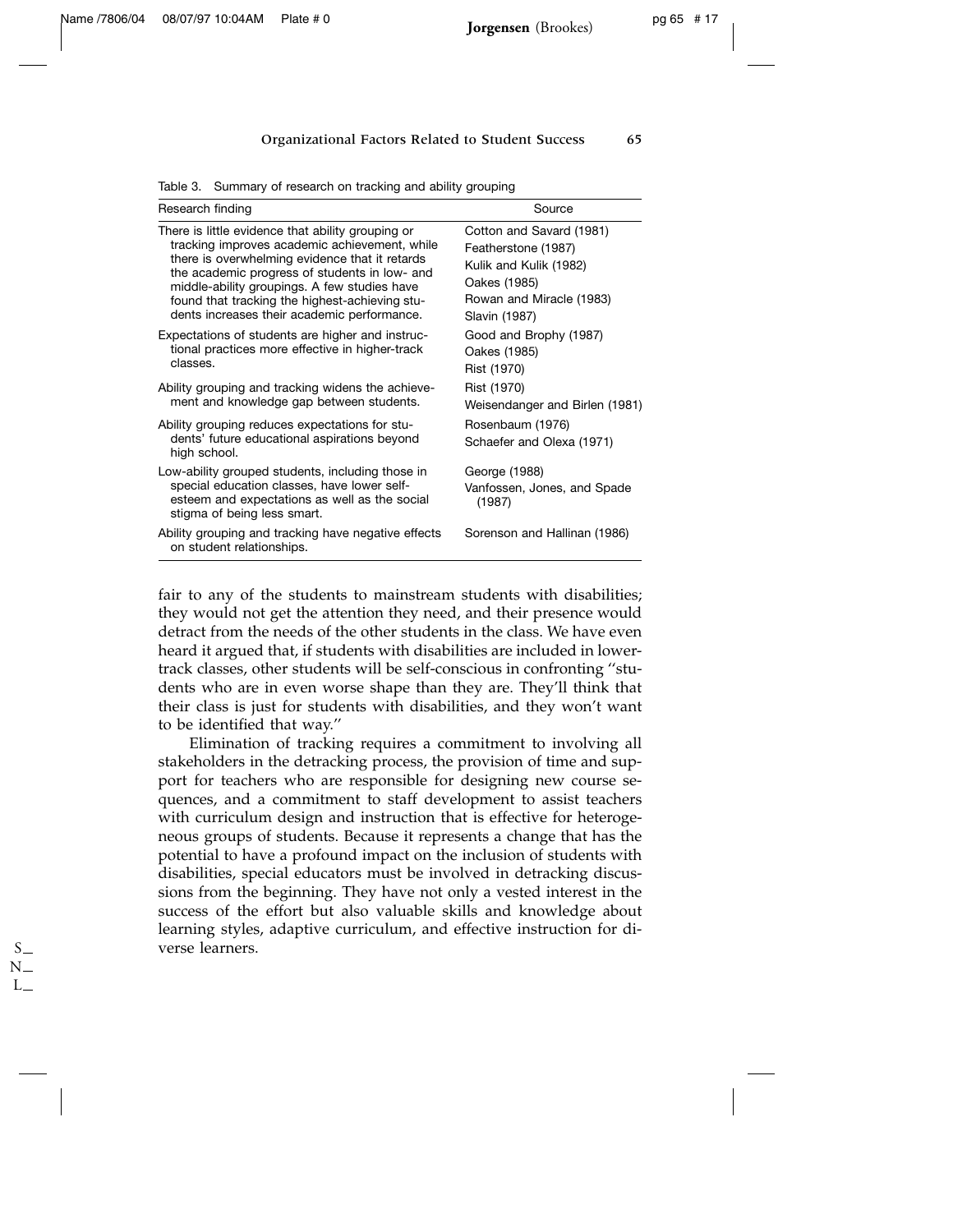#### **A RESTRUCTURED, INCLUSIVE HIGH SCHOOL**

If Heritage High School were to embrace the philosophy and practices described in the previous chapters, how would the school be different? Within every subject area, classes would be detracked. Table 4 illustrates how five levels of ninth-grade English can be reorganized into four heterogeneously grouped classes. When the 12 students from the old special education class are included within the four restructured heterogeneous classes, the special education teacher and teaching assistant are available to teach with their general education colleagues and to provide support to every student in those classes, not just those with identified disabilities.

The change to a block schedule has provided common planning time for general and special education teachers, who meet every day to design curriculum and discuss students with extraordinary learning challenges. Longer class periods result in a number of changes in curriculum and instruction. Teachers use a greater variety of teaching techniques. Within most classes, students are engaged in group work more frequently. Laboratory experiments are started and finished in the same day. In a 90-minute period, teachers find more time to confer with individual students. Science teachers are able to design field experiments because there is enough time to leave the building, get to the field site, do some observations or collections, and get students back to school for their next class. Students with disabilities find it easier to stay organized because they have fewer notebooks of which to keep track. Many students report that they get more out of each class because the teacher seems less hurried and there is more time for questions or individual help.

| Old course title                                     | Student enrollment | New course title | Student enrollment |
|------------------------------------------------------|--------------------|------------------|--------------------|
| Honors English (one<br>teacher)                      | 16                 | English 9        | 25                 |
| College prep<br>English (one<br>teacher)             | 24                 | English 9        | 25                 |
| General English<br>(one teacher)                     | 30                 | English 9        | 25                 |
| Tech-prep<br>English (one<br>teacher)                | 18                 | English 9        | 25                 |
| Special education<br>English (one<br>teacher and one | 12                 | N/A              | N/A                |
| paraprofessional)                                    |                    |                  |                    |

Table 4. Conversion of tracked English classes to heterogeneously grouped classes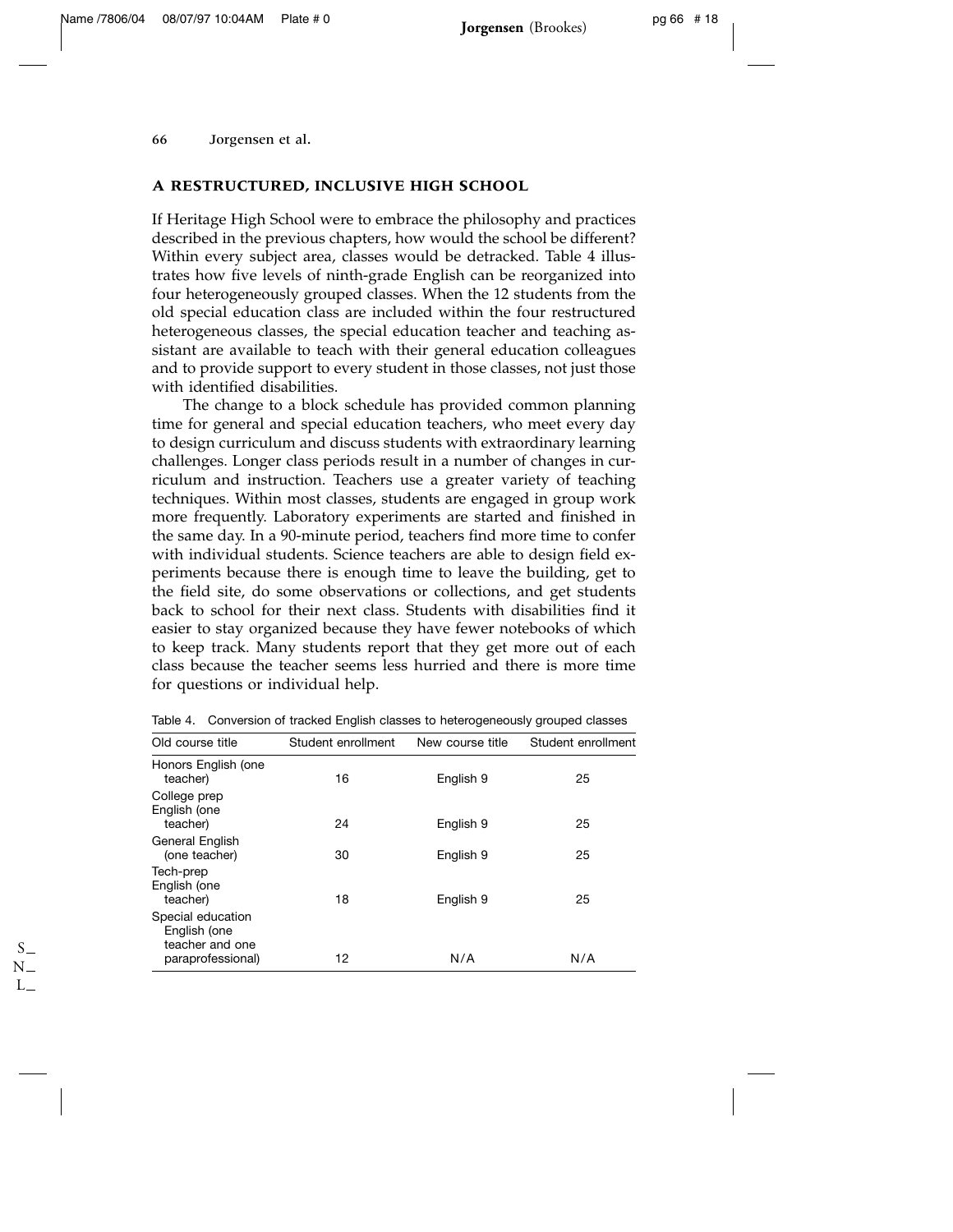When it is time to evaluate students' work, teachers assign more authentic tasks. They have not only half as many assignments to grade but also more in-class time for students to present their work and get feedback from their classmates or other observers. Classroom teachers feel more comfortable assigning a grade to the students with disabilities in their classes because they know them personally.

Finally, even though Heritage is a large high school, the atmosphere created by block scheduling would be calmer and quieter than the school experiences under its present schedule. With less movement of students in the hallways, disruptions would decrease and the overall behavioral climate of the school would improve.

#### **CONCLUSIONS**

S  $N_{-}$ L.

Although the three structural changes described in this chapter provide opportunity and freedom for teachers to redesign curriculum and instruction for their newly diverse classrooms, a conceptual model and practical examples are needed to help teachers figure out, ''What do I do Monday morning?'' (Falvey, Givner, & Kimm, 1996, p. 117). The elements of an inclusive curriculum design model—the eighth and final practice that is essential for inclusive, restructuring schools—are presented in Chapter 5 and are followed by specific unit and lesson examples in Chapter 6.

#### **Implementation Suggestions for Teachers**

- 1. Compare your school's practices with those outlined in Chapters 3 and 4. Read the literature on innovative scheduling and tracking.
- 2. Identify one principle or practice that needs to be addressed and in which you would invest time and energy to change.
- Find out which committee or planning group in your school addresses that issue. If you have a school safety and climate committee or a diversity committee, that is where social justice issues as they relate to students with disabilities should be discussed. Many schools have special education task forces composed of parents and teachers. Every member of that group should join a general education task force or committee.
- 4. After you identify an appropriate committee, join it! Even if you are the first special education teacher to become a member of that group, and even if the first reaction of people is ''We don't deal with special ed issues in this committee," be willing to work on issues that affect the general school population.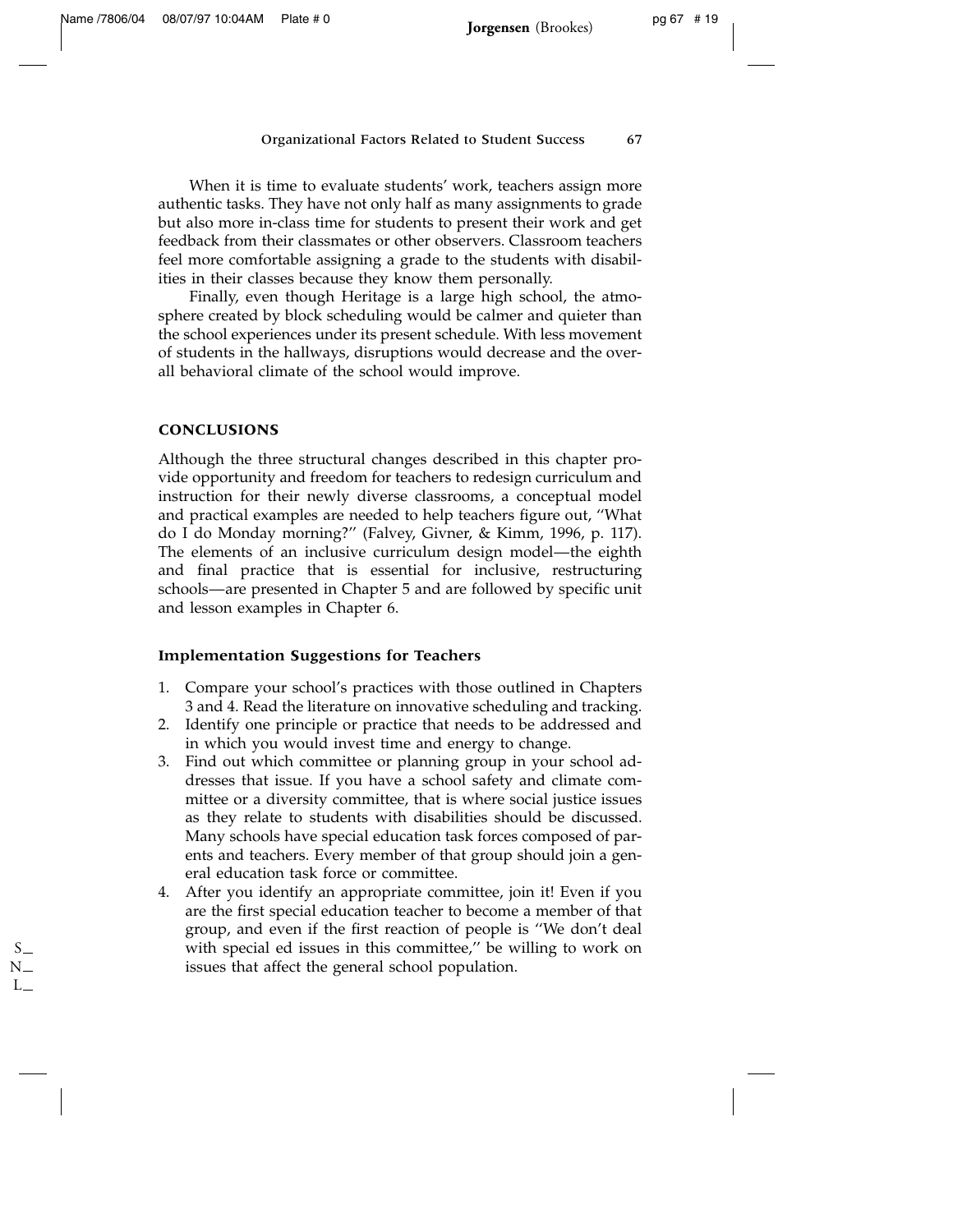- 5. Share chapters in this book (or other resources that make the connection between inclusion of students with disabilities and overall school improvement or reform) with the members of that group.
- 6. Ask the group to evaluate your school's practices in one particular area.
- 7. Gather reading materials to share with the group and propose that each member read one article or chapter and share its contents with the rest of the group at a future meeting.
- 8. Identify knowledgeable ''outside'' resource people (e.g., from another school, a nearby university or consulting firm, a professional association, your state department of education) and suggest that they attend a meeting of your group to present their viewpoints.
- 9. Enlist another teacher or two to work with you on addressing an issue you have targeted to change.

# **Leadership Suggestions for Administrators**

- 1. Do some investigative work related to the participation and achievement of students with disabilities in your school.
- 2. Call your state department of education or a state-level professional association to find out the names of schools that are engaged in systemic reforms that include issues of diversity and disability. Talk to their administrators to find out how they have introduced innovative ideas and practices. Visit them and talk to teachers, students, and parents.
- 3. Locate some reference materials on the topic and share them with your administrative colleagues.
- 4. Bring up the topic of inclusion of students with disabilities at an administrative team meeting and propose that your school address the issue in a schoolwide, comprehensive manner.
- 5. If your school already has a school improvement team or some other group that addresses current educational issues, bring the issue of inclusion, tracking, or block scheduling to that group. If such a group does not exist, establish one with an inclusive mission such as investigating how your school makes all students feel a sense of belonging, evaluating achievement of students enrolled in low-track classes, or moving students with disabilities from separate classes into general education classes.
- 6. Identify a critical friend for your school—an outside person from a local university, a professional association, or your state department of education—whose role is not to evaluate your school but to be a reflective listener and a facilitator of change.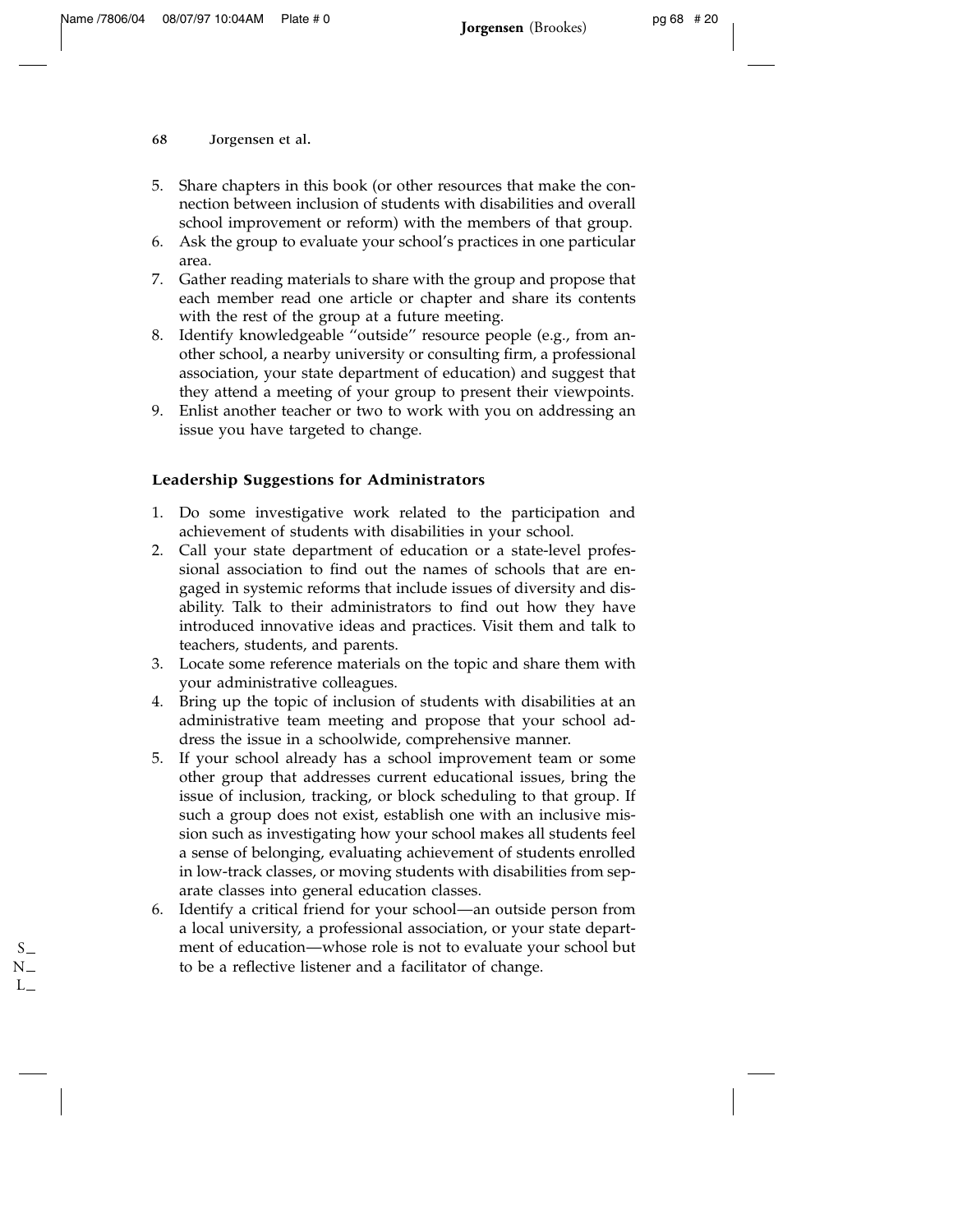#### **REFERENCES**

S N  $L_{-}$ 

- Bonstingl, J. (1992). *Schools of quality: An introduction to total quality management in education.* Alexandria, VA: Association for Supervision and Curriculum Development.
- Canady, R., & Rettig, M. (1995a). *Block scheduling: A catalyst for change in high schools.* Princeton, NJ: Eye on Education.
- Canady, R., & Rettig, M. (1995b). The power of innovative scheduling. *Educational Leadership, 53*(3), 4–10.
- Cawelti, G. (1994). *High school restructuring: A national study.* Arlington, VA: Educational Research Service.
- Collicott, J. (1991). Implementing multi-level instruction: Strategies for classroom teachers. In G. Porter & D. Richler (Eds.), *Changing Canadian schools: Perspectives on disability and inclusion* (pp. 191–218). Downsview, Ontario, Canada: G. Allan Roeher Institute.
- Cotton, K., & Savard, W. (1981). *Instructional grouping: Ability grouping* (Topic Summary Report, Research on School Effectiveness Project). Portland, OR: Northwest Regional Educational Laboratory.
- Edwards, C. (1993). The four-period day: Restructuring to improve student performance. *NASSP Bulletin, 77,* 77–88.
- Falvey, M., Givner, C., & Kimm, C. (1996). What do I do Monday morning? In S. Stainback & W. Stainback (Eds.), *Inclusion: A guide for educators* (pp. 117–139). Baltimore: Paul H. Brookes Publishing Co.
- Featherstone, H. (1987). Organizing classes by ability. *Harvard Educational Letter, 3*(4), 1–4.
- George, P. (1988). *What's the truth about tracking and ability grouping really???* (Handout). Available from University of Florida, Gainesville.
- Good, T., & Brophy, J. (1987). *Looking in classrooms* (4th ed.). New York: Harper & Row.
- Kulik, C., & Kulik, J. (1982). Effects of ability grouping on secondary school students: A meta-analysis of evaluation findings. *American Educational Research Journal, 19*(3), 415–428.
- Lipsky, D.K., & Gartner, A. (Eds.). (1989). *Beyond separate education: Quality education for all.* Baltimore: Paul H. Brookes Publishing Co.
- National Education Commission on Time and Learning. (1994). *Prisoners of time: Report of the National Education Commission on Time and Learning.* Washington, DC: U.S. Government Printing Office.
- Oakes, J. (1985). *Keeping track: How schools structure inequality.* New Haven, CT: Yale University Press.
- O'Neil, J. (1995). Finding time to learn. *Educational Leadership, 53*(3), 11–15.
- Rist, R. (1970). Social class and teacher expectations: The self-fulfilling prophecy in ghetto education. *Harvard Education Review, 49,* 411–451.
- Rosenbaum, J. (1976). *Making inequality: The hidden curriculum of high school tracking.* New York: John Wiley & Sons.
- Rowan, B., & Miracle, A. (1983). Systems of ability grouping and the stratification of achievement in elementary schools. *Sociology of Education, 26*(3), 133–144.
- Sarason, S. (1982). *The culture of the school and the problem of change.* Needham, MA: Allyn & Bacon.
- Schaefer, W., & Olexa, C. (1971). *Tracking and opportunity: The locking out process and beyond.* Scranton, PA: Chandler Press.